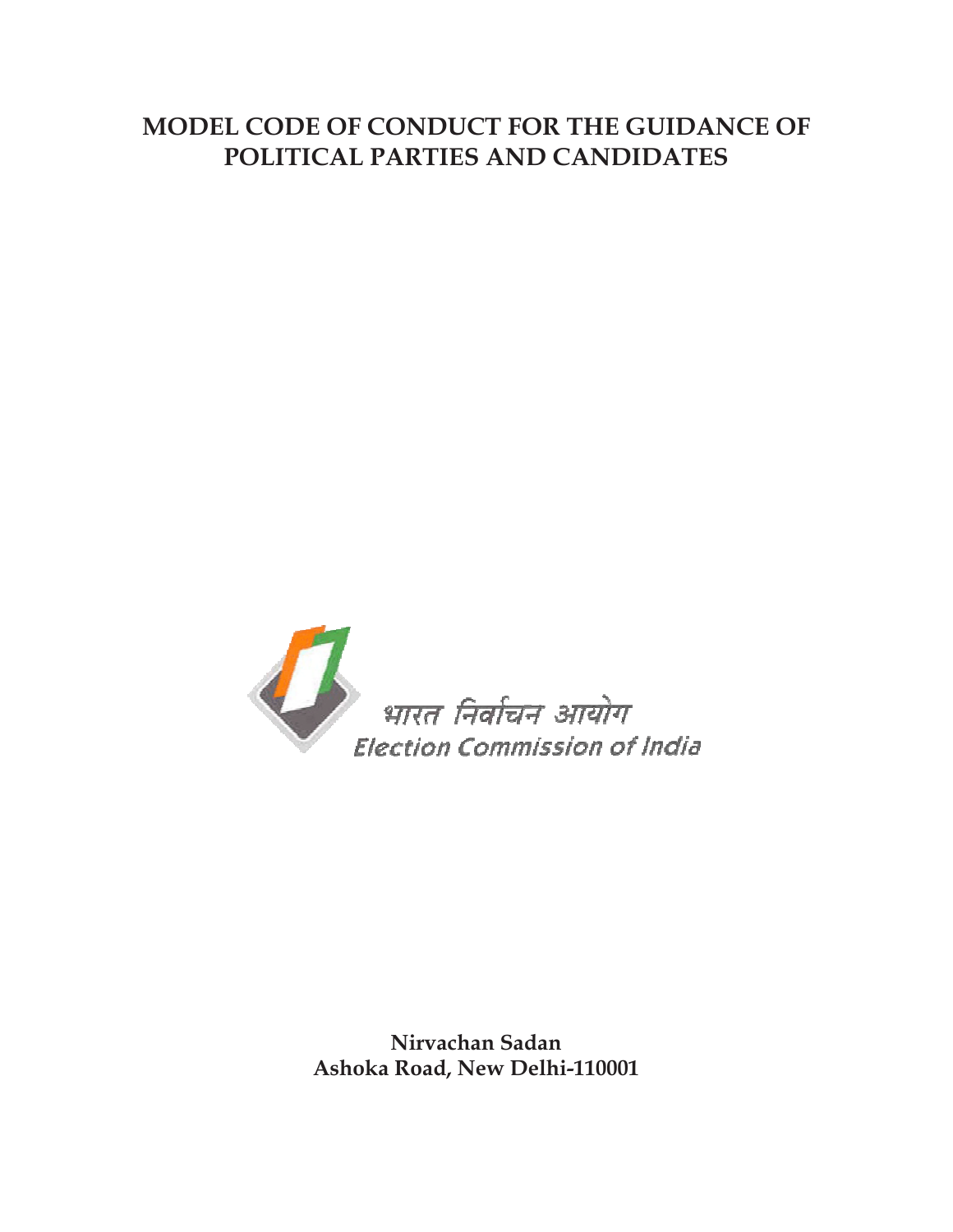© Election Commission of India, 2007.

Published by Publication Division, Election Commission of India, Nirvachan Sadan, Ashoka Road, New Delhi-110001 and produced by Ashok Creatives, India Tourism Development Corporation and printed at M/s.

Tel : 91-11-23717391 Fax : 91-11-23713412 Website : www.eci.gov.in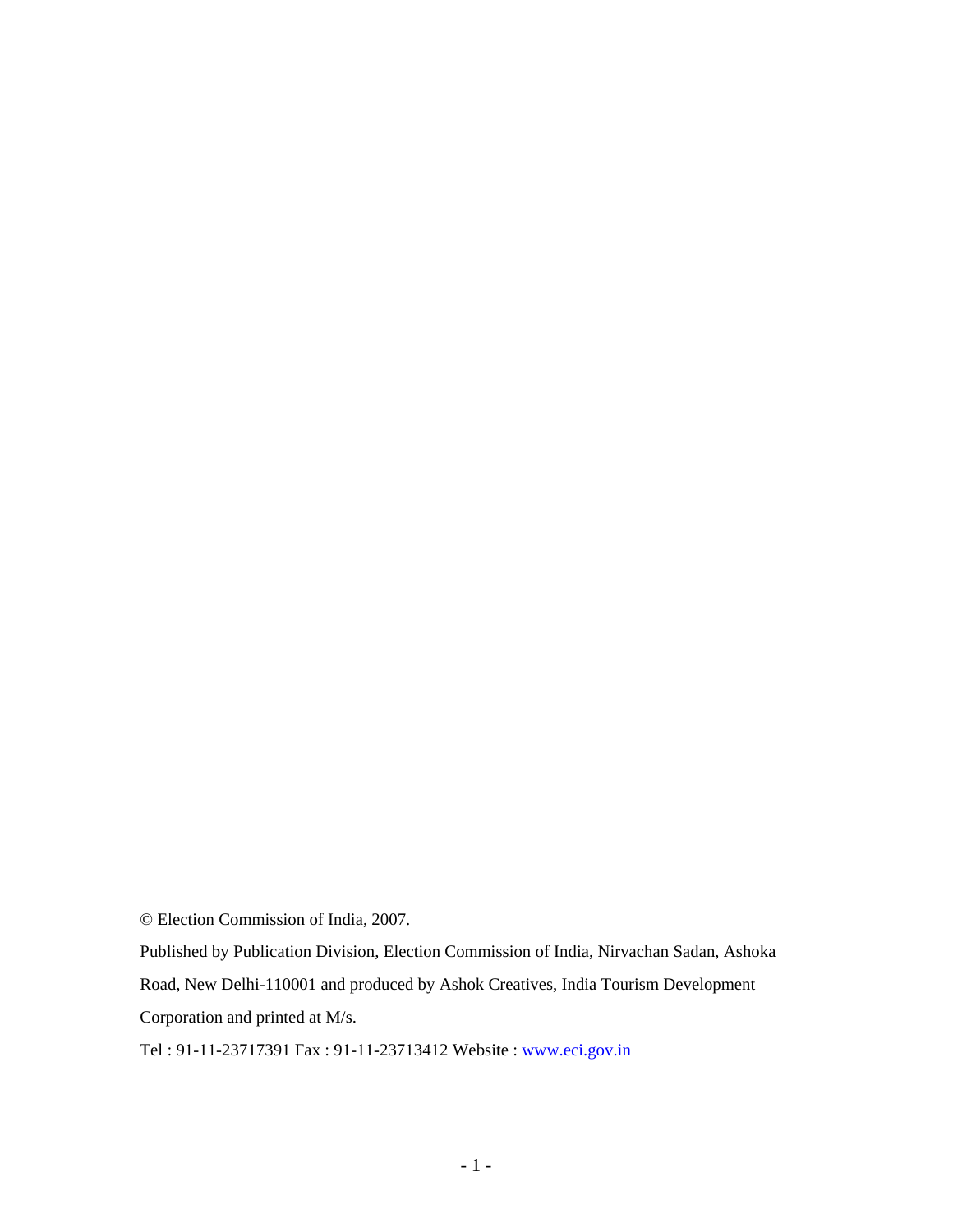## **ELECTION CMMISSION OF INDIA**

# **MODEL CODE OF CONDUCT FOR THE GUIDANCE OF POLITICAL PARTIES AND CANDIDATES**

## **1. General Conduct**

(1) No party or candidate shall include in any activity which may aggravate existing differences or create mutual hatred or cause tension between different castes and communities, religious or linguistic.

(2) Criticism of other political parties, when made, shall be confined to their policies and programme, past record and work. Parties and Candidates shall refrain from criticism of all aspects of private life, not connected with the public activities of the leaders or workers of other parties. Criticism of other parties or their workers based on unverified allegations or distortion shall be avoided.

(3) There shall be no appeal to caste or communal feelings for securing votes. Mosques, Churches, Temples or other places of worship shall not be used as forum for election propaganda.

(4) All parties and candidates shall avoid scrupulously all activities which are "corrupt practices" and offences under the election law, such as bribing of voters, intimidation of voters, impersonation of voters, canvassing within 100 meters of polling stations, holding public meetings during the period of 48 hours ending with the hour fixed for the close of the poll, and the transport and conveyance of voters to and from polling station.

(5)The right of every individual for peaceful and undisturbed home-life shall be respected, however much the political parties or candidates may resent his political opinions or activities. Organising demonstrations or picketing before the houses of individuals by way of protesting against their opinions or activities shall not be resorted to under any circumstances.

(6) No political party or candidate shall permit its or his followers to make use of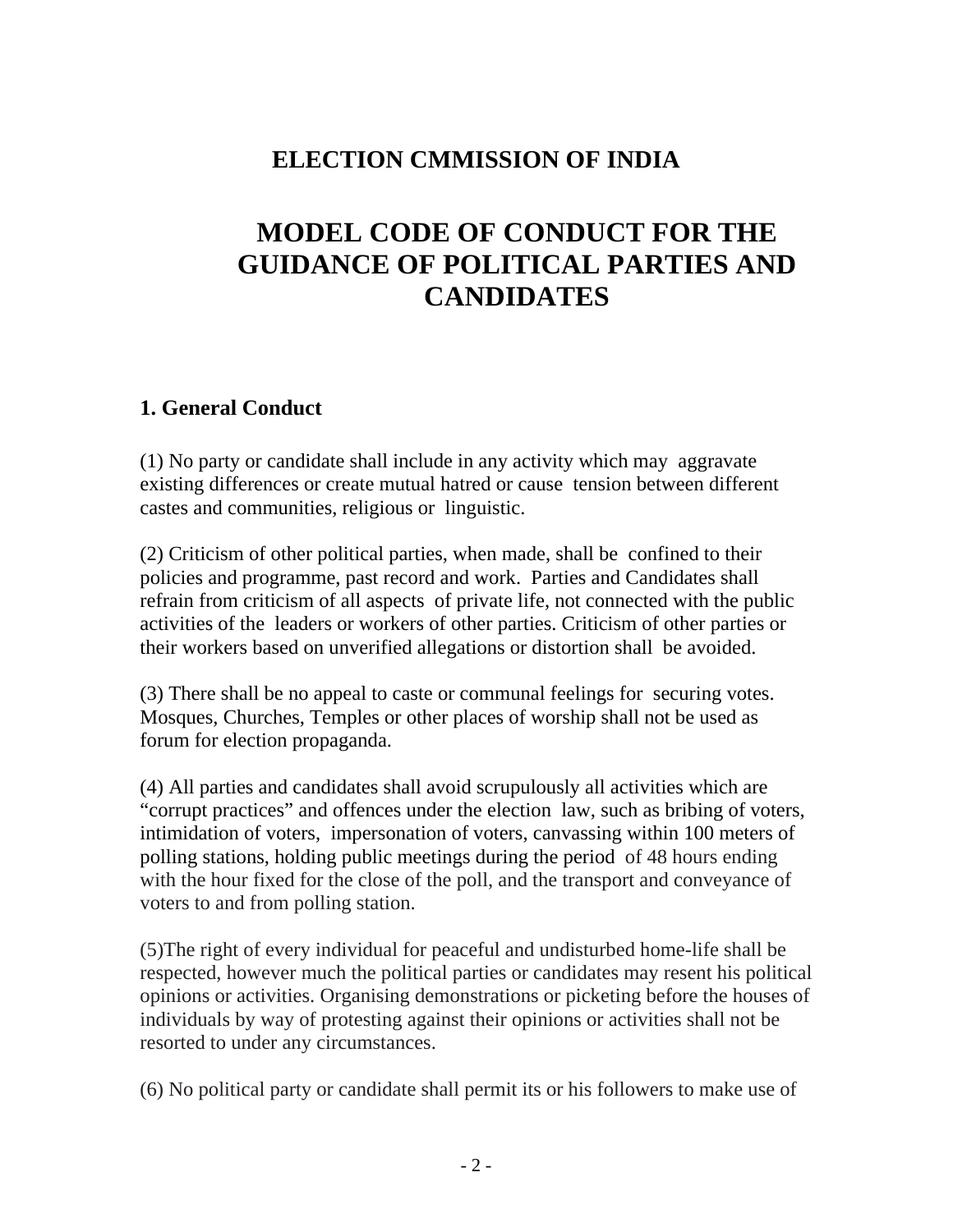any individual's land, building, compound wall etc., without his permission for erecting flag-staffs, suspending banners, pasting notices, writing slogans etc.

(7) Political parties and candidates shall ensure that their supporters do not create obstructions in or break up meetings and processions organised by other parties. Workers or sympathisers of one political party shall not create disturbances at public meetings organised by another political party by putting questions orally or in writing or by distributing leaflets of their own party. Processions shall not be taken out by one party along places at which meetings are held by another party. Posters issued by one party shall not be removed by workers of another party.

## **II. Meetings**

(1) The party or candidate shall inform the local police authorities of the venue and time any proposed meeting Well in time so as to enable the police to make necessary arragements for controlling traffic and maintaining peace and order.

(2) A Party or candidate shall ascertain in advance if there is any restrictive or prohibitory order in force in the place proposed for the meeting if such orders exist, they shall be followed strictly. If any exemption is required from such orders, it shall be applied for and obtained well in time.

(3) If permission or license is to be obtained for the use of loudspeakers or any other facility in connection with any proposed meeting, the party or candidate shall apply to the authority concerned well in advance and obtain such permission or license.

(4) Organisers of a meeting shall invariably seek the assistance of the police on duty for dealing with persons disturbing a meeting or otherwise attempting to create disorder. Organisers themselves shall not take action against such persons.

## **III Procession**

(1) A Party or candidate organizing a procession shall decide before hand the time and place of the starting of the procession, the route to be followed and the time and place at which the procession will terminate. There shall ordinary be on deviation from the programme.

(2) The organisers shall give advance intimation to the local police authorities of the programme so as to enable the letter to make necessary arrangement.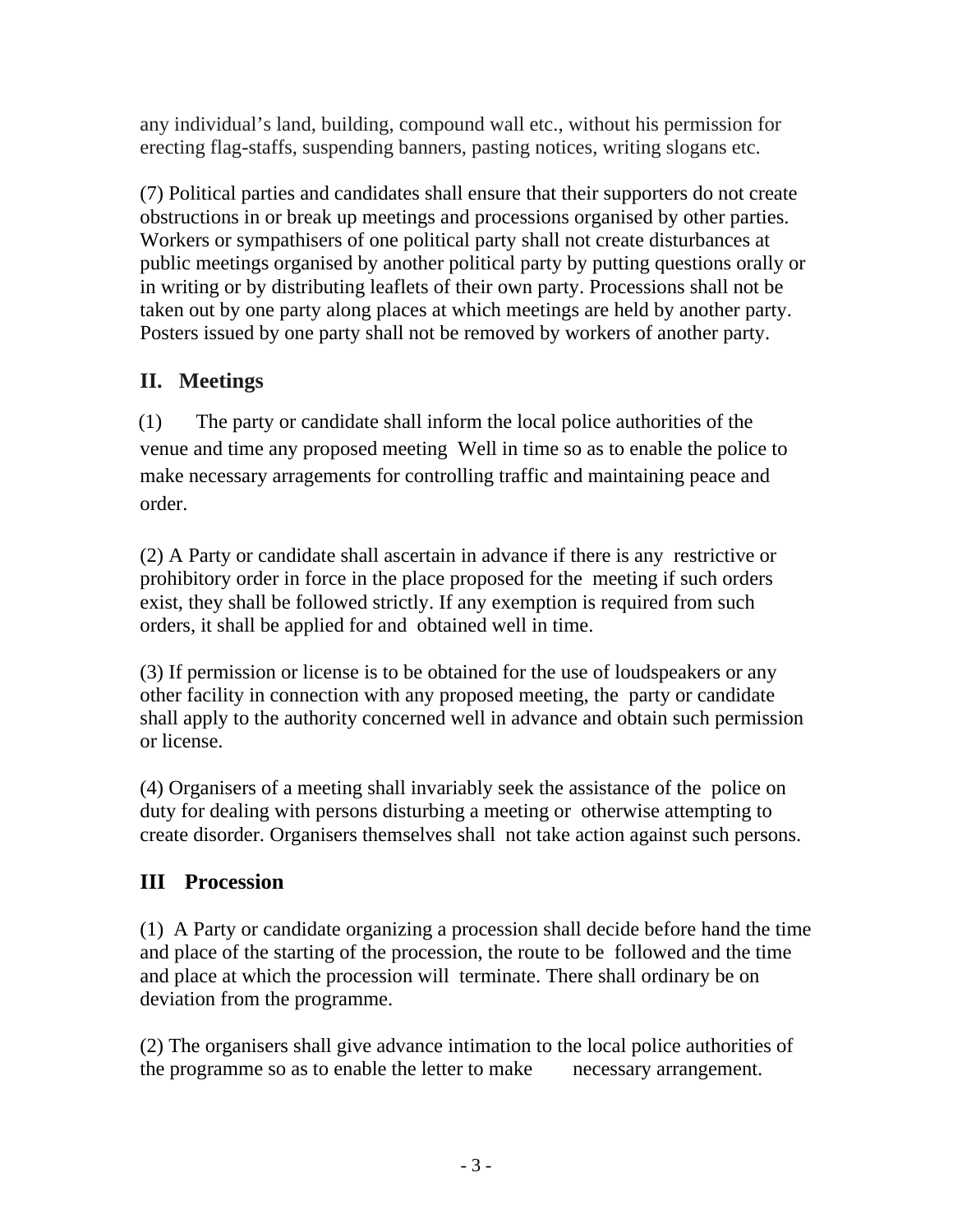(3) The organisers shall ascertain if any restrictive orders are in force in the localities through which the procession has to pass, and shall comply with the restrictions unless exempted specially by the competent authority. Any traffic regulations or restrictions shall also be carefully adhered to.

(4) The organisers shall take steps in advance to arrange for passage of the procession so that there is no block or hindrance to traffic. If the procession is very long, it shall be organised in segments of suitable lengths, so that at convenient intervals, especially at points where the procession has to pass road junctions, the passage of held up traffic could be allowed by stages thus avoiding heavy traffic congestion.

(5) Processions shall be so regulated as to keep as much to the right of the road as possible and the direction and advice of the police on duty shall be strictly complied with.

(6) If two or more political parties or candidates propose to take processions over the same route or parts thereof at about the same time, the organisers shall establish contact well in advance and decide upon the measures to be taken to see that the processions do not clash or cause hindrance to traffic. The assistance of the local police shall be availed of for arriving at a satisfactory arrangement. For this purpose the parties shall contact the police at the earliest opportunity.

(7) The political parties or candidates shall exercise control to the maximum extent possible in the matter of processionists carrying articles which may be put to misuse by undesirable elements especially in moments of excitement.

(8) The carrying of effigies purporting to represent member of other political parties or their leaders, burning such effigies in public and such other forms demonstration shall not be countenanced by any political party or candidate.

## **IV. Polling Day**

All Political parties and candidates shall –

(i) co-operate with the officers on election duty to ensure peaceful and orderly polling and complete freedom to the voters to exercise their franchise without being subjected to any annoyance or obstruction.

(ii) supply to their authorized workers suitable badges or identity cards.

(iii) agree that the identity slip supplied by them to voters hall be on plain (white) paper and shall not contain any symbol, name of the candidate or the name of the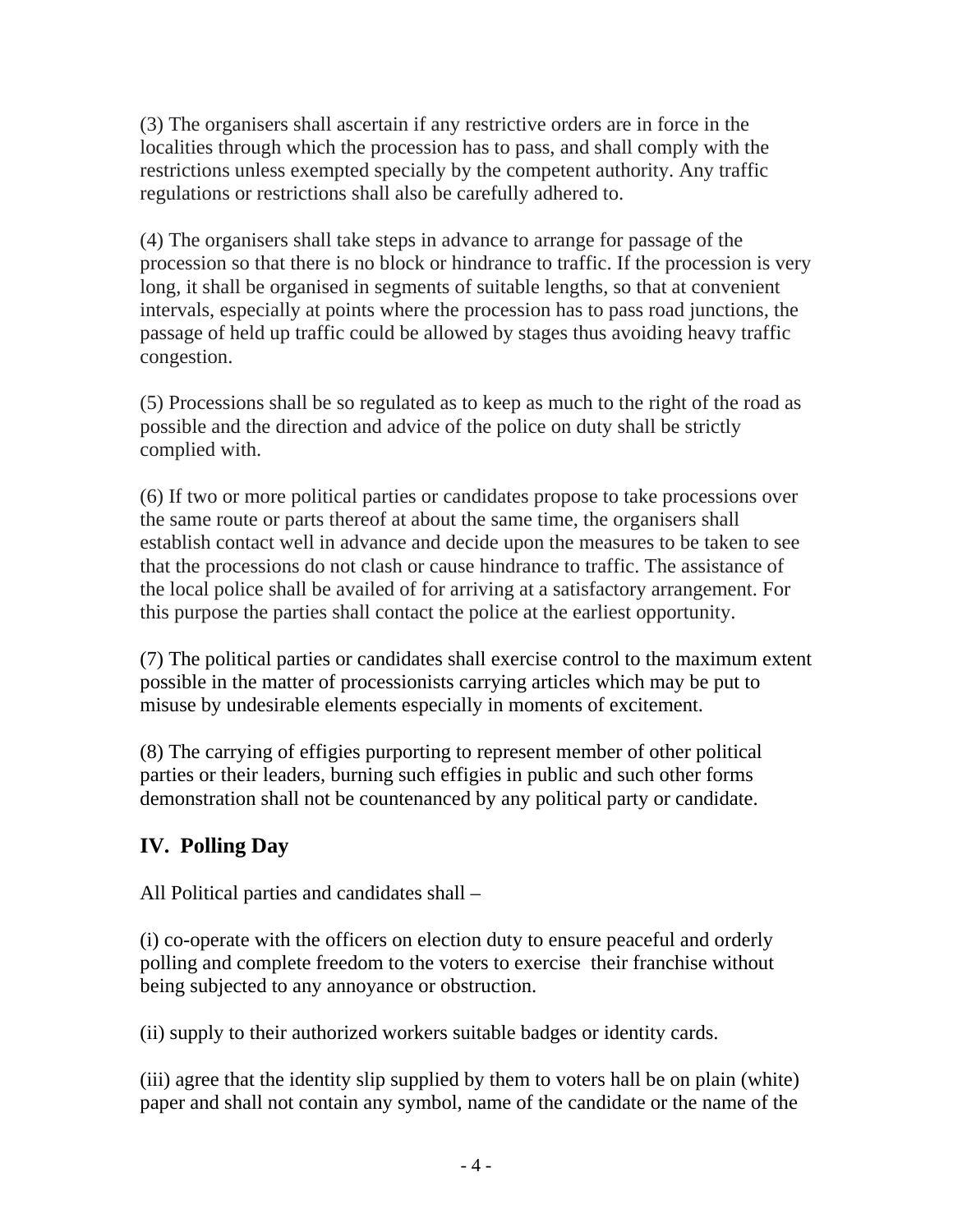party;

(iv) refrain from serving or distributing liquor on polling day and during the fourty eight hours preceding it

(v) not allow unnecessary crowd to be collected near the camps set up by the political parties and candidates near the polling booths so as to avoid Confrontation and tension among workers and sympathizers of the parties and the candidate.

(vi) ensure that the candidate's camps shall be simple .The shall not display any posters, flags, symbols or any other propaganda material. No eatable shall be served or crowd allowed at the camps and

(vii) co-operate with the authorities in complying with the restrictions to be imposed on the plying of vehicles on the polling day and obtain permits for them which should be displayed prominently on those vehicles.

## **V. Polling Booth**

Excepting the voters, no one without a valid pass from the Election Commission shall enter the polling booths.

## **VI. Observers**

The Election Commission is appointing Observers. If the candidates or their agents have any specific complaint or problem regarding the conduct of elections they may bring the same to the notice of the Observer.

## **VII. Party in Power**

The party in power whether at the Centre or in the State or States concerned, shall ensure that no cause is given for any complaint that it has used its official position for the purposes of its election campaign and in particular –

(i) (a) The Ministers shall not combine their official visit with electioneering work and shall not also make use of official machinery or personnel during the electioneering work.

(b) Government transport including official air-crafts, vehicles, machinery and personnel shall not be used for furtherance of the interest of the party in power;

(ii) Public places such as maidans etc., for holding election meetings, and use of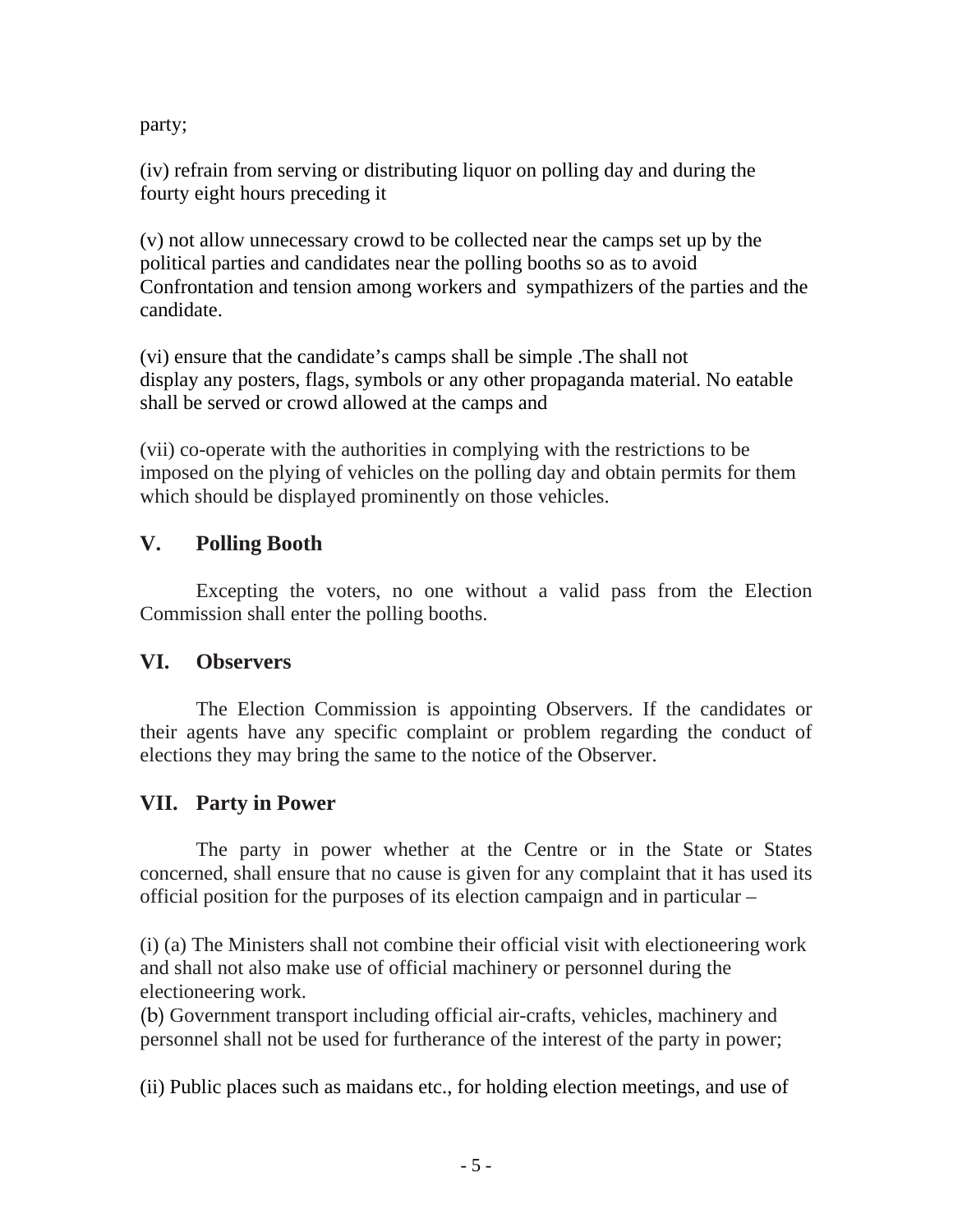helipads for air-flights in connection with elections shall not be monopolized by itself. Other parties and candidates shall be allowed the use of such places and facilities on the same terms and conditions on which they are used by the party in power;

(iii) Rest houses, dark bungalows or other Government accommodation shall not be monopolized by the party in power or its candidates and such accommodation shall be allowed to be used by other parties and candidates in a fair manner but no party or candidate shall use or be allowed to use such accommodation (including premises appertaining thereto) as a campaign office or for holding any public meeting for the purposes of election propaganda;

(iv) Issue of advertisement at the cost of public exchequer in the newspapers and other media and the misuse of official mass media during the election period for partisan coverage of political news and publicity regarding achievements with a view to furthering the prospects of the party in power shall be scrupulously avoided.

(v) Ministers and other authorities shall not sanction grants/payments out of discretionary funds from the time elections are announced by the Commission; and

(vi) From the time elections are announced by Commission, Ministers and other authorities shall not –

(a) announce any financial grants in any form or promises thereof; or

(b) (except civil servants) lay foundation stones etc. of projects or schemes of any kind; or

(c) make any promise of construction of roads, provision of drinking water facilities etc.; or

(d) make any ad-hoc appointments in Government, Public Undertakings etc. which may have the effect of influencing the voters in favour of the party in power.

Note : The Commission shall announce the date of any election which shall be a date ordinarily not more than three weeks prior to the date on which the notification is likely to be issued in respect of such elections.

(vii) Ministers of Central or State Government shall not enter any polling station or place of counting except in their capacity as a candidate or voter or authorised agent.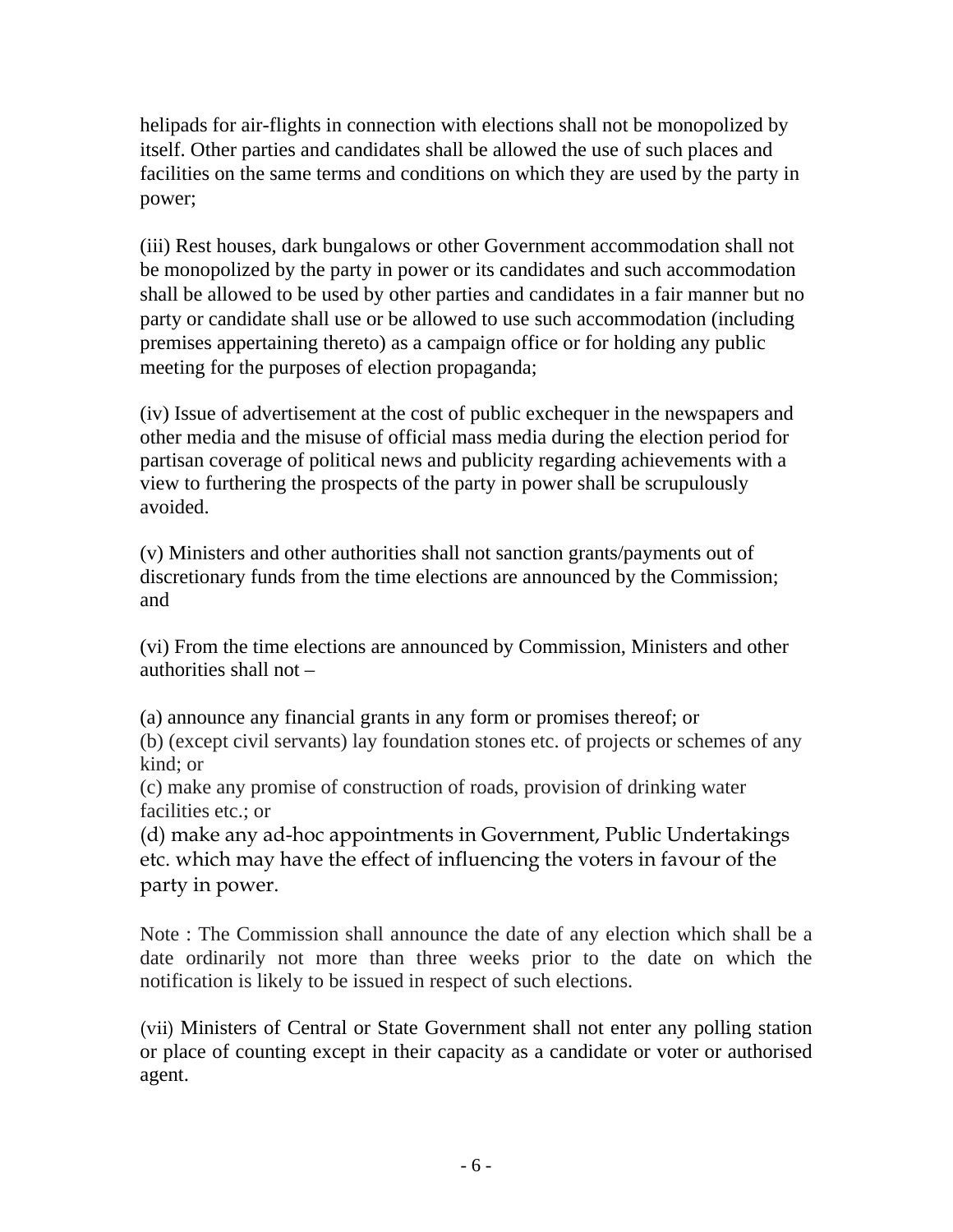# **FREQUENTLY ASKED QUESTIONS (FAQs)**

## **MODEL CODE OF CONDUCT**

#### **Q. What is the Model Code of Conduct? 1.**

**Ans.**  The Model Code of Conduct for guidance of political parties and candidates is a set of norms which has been evolved with the consensus of political parties who have consented to abide by the principles embodied in the said code and also binds them to respect and observe it in its letter and spirit.

#### **Q. What is the role of Election Commission in the matter? 2.**

- **Ans.**  The Election Commission ensures its observance by political party(ies) in power, including ruling parties at the Centre and in the States and contesting candidates in the discharge of its constitutional duties for conducting the free, fair and peaceful elections to the Parliament and the State Legislatures under Article 324 of the Constitution of India. It is also ensured that official machinery for the electoral purposes is not misused. Further, it is also ensured that electoral offences, malpractices and corrupt practices such as impersonation, bribing and inducement of voters, threat and intimidation to the voters are prevented by all means. In case of violation, appropriate measures are taken.
- **Q. From which date the Model Code of Conduct is enforced and operational upto which date? 3.**
- **Ans.**  The Model Code of Conduct is enforced from the date of announcement of election schedule by the Election Commission and is operational till the process of elections are completed.

#### **Q. What is applicability of code during general elections and bye-elections? 4.**

**Ans.** 

- a. During general elections to House of People (Lok Sabha), the code is applicable throughout the country.
	- b. During general elections to the Legislative Assembly (Vidhan Sabha), the code is applicable in the entire State.
	- c. During bye-elections, the code is applicable in the entire district or districts in which the constituency falls.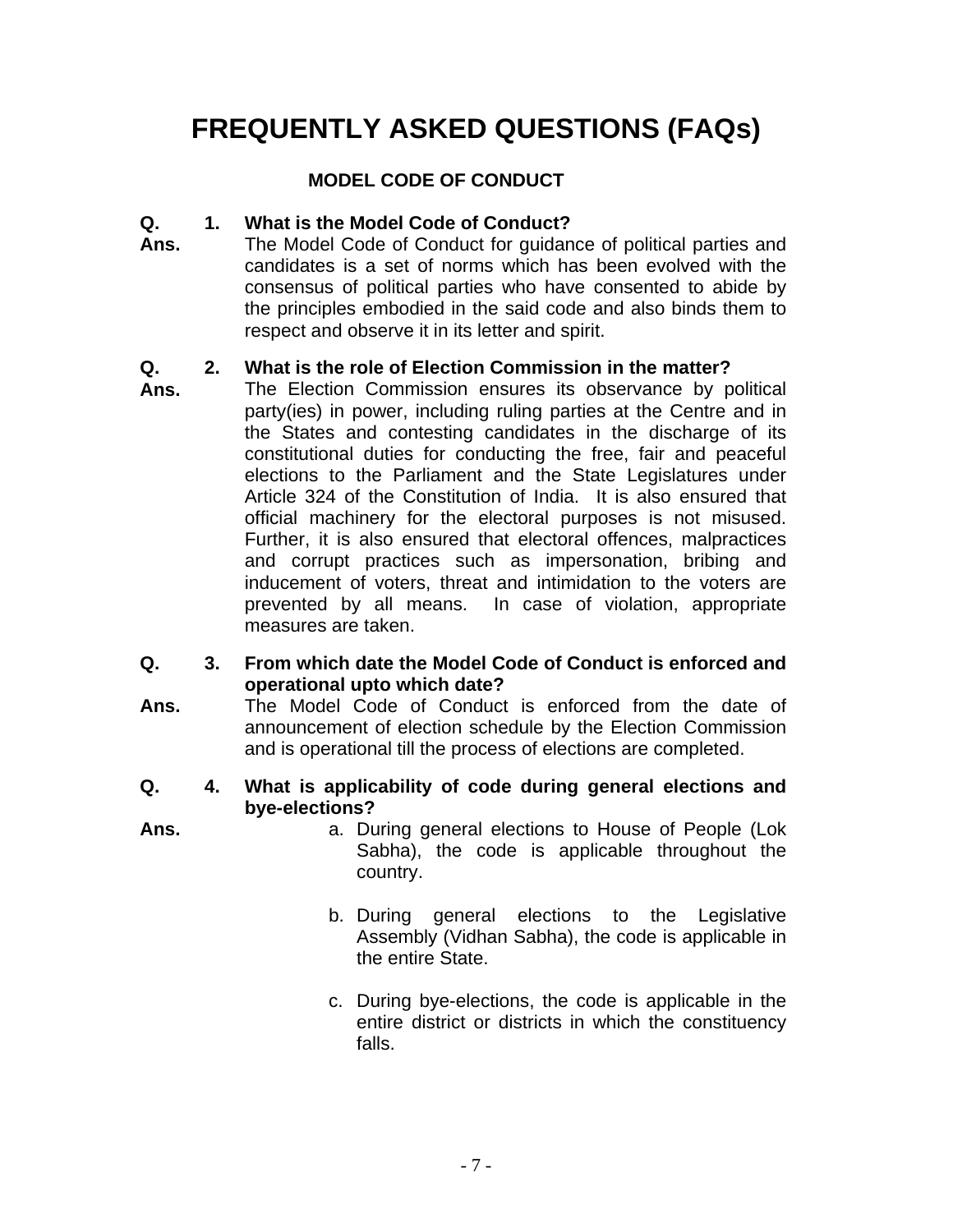#### **Q. What are the salient features of the Model Code of Conduct? 5.**

**Ans.**  The salient features of the Model Code of Conduct lay down how political parties, contesting candidates and party(s) in power should conduct themselves during the process of elections i.e. on their general conduct during electioneering, holding meetings and processions, poll day activities and functioning of the party in power etc.

### **ON OFFICIAL MACHINERY**

#### **Q. Whether a Minister can combine his official visit with electioneering work? 6.**

**Ans.**  No

The Ministers shall not combine their official visit with electioneering work and shall not also make use of official machinery or personnel during the electioneering work.

#### **Q. Whether Govt. transport can be used for electioneering work? 7.**  No

**Ans.** 

No transport including official air-crafts, vehicles etc. shall be used for furtherance of the interest of any party or a candidate.

#### **Q. Whether Govt. can make transfers and postings of officials who are related to election work? 8.**

- **Ans.**  There shall be a total ban on the transfer and posting of all officers/officials directly or indirectly connected with the conduct of the election. If any transfer or posting of an officer is considered necessary, prior approval of the Commission shall be obtained.
- **Q. Suppose an officer related to election work has been transferred by the Govt. before enforcement of model code of conduct and has not taken over charge at new place. Can such officer take over charge of office at new place after announcement of the code? 9.**

#### **Ans.**  No Status-quo-ante shall be maintained.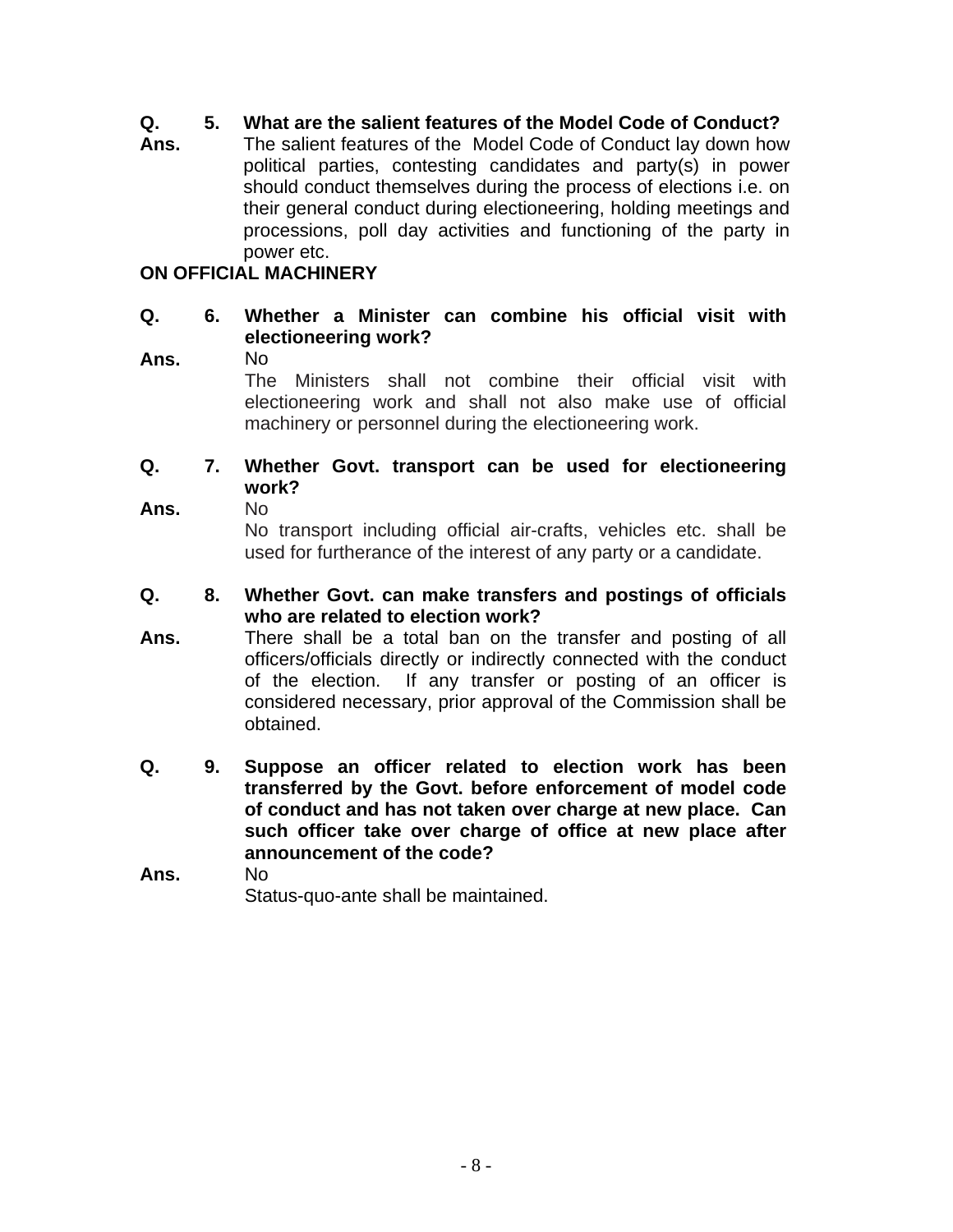- **Q. Whether a Minister of Union or State can summon any 10. election related officer of the constituency or the State for any official discussion during the period of elections?**
- **Ans.**  No Minister, whether of Union or State, can summon any election related officer of the constituency or the State for any official discussions anywhere.

If Union Minister is traveling out of Delhi on purely official business, which cannot be avoided in public interest, then a letter certifying to this effect should be sent from the concerned Secretary of the Ministry/Department to the Chief Secretary of the concerned State, with a copy to the Election Commission.

#### **Q. Can an official meet the minister on his private visit to the 11. Constituency where elections are being held?**  No

#### **Ans.**

Any official who meets the Minister on his private visit to the constituency shall be guilty of misconduct under the relevant service rules; and if he happens to be an official mentioned in Section 129 (1) of the Representation of People Act, 1951, he shall also be additionally considered to have violated the statutory provisions of that Section and liable to penal action provided thereunder.

### **Q. Whether Ministers are entitled for official vehicle during the 12. election?**

**Ans.**  Ministers are entitled to use their official vehicles only for commuting from their official residence to their office for official work provided that such commuting is not combined with any electioneering or any political activity.

#### **Q. Whether Ministers or any other political functionaries can 13. use pilot car with beacon lights affixed with siren?**

**Ans.**  Minister or any other political functionary is not allowed during election period, to use pilot car or car with beacon lights of any colour or car affixed with sirens of any kind whether on private or official visit, even if the State administration has granted him a security cover requiring presence of armed guards to accompany him on such visit. This prohibition is applicable whether the vehicle is government owned or private owned.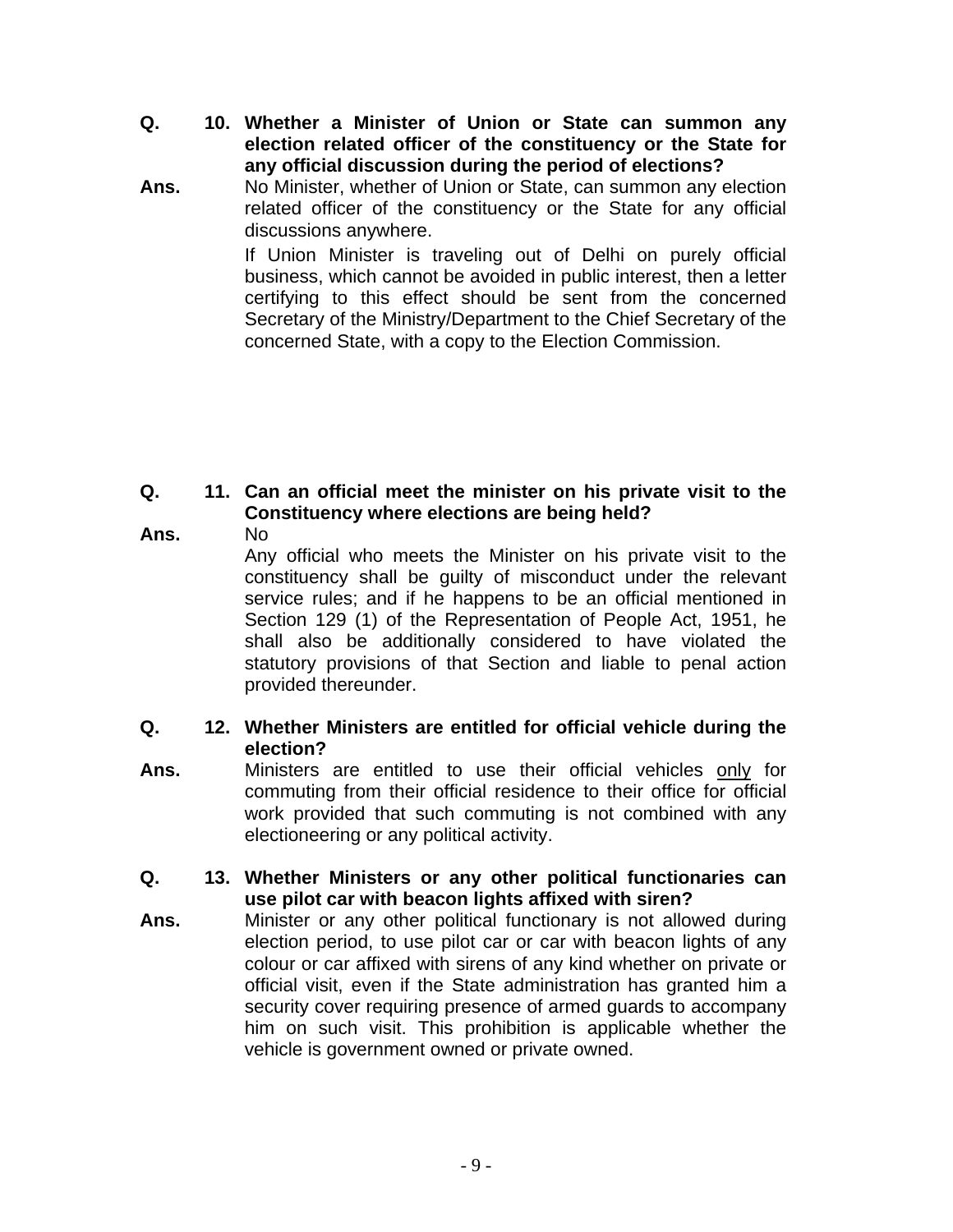- Q. 14. Suppose there is a visit of President / Vice President at any **place in the State. Is a Minister allowed to use VIP Car with other protocol?**
- **Ans.**  Yes

The Minister may leave with VIP car and other protocol from his headquarters to the place of visit of President/ Vice President and return to his headquarters without attending any other function/meeting with any other political functionary. This restriction shall be applicable from the time he leaves the Headquarters and till he reaches back the headquarters.

- Q. 15. Suppose a vehicle has been provided to Minister by the **State and the Minister is given an allowance for maintenance of such vehicle. Can it be used by the Minister for election purposes?**
- **Ans.**  Where a vehicle is provided by the State or the Minister is given an allowance for maintenance of the vehicle, he cannot use such vehicle for election.
- **Q. Whether facility of official vehicles can be withdrawn from 16. those ministers who violate the provisions of Model Code of conduct?**
- **Ans.**  Yes The Chief Electoral Officer shall also recover the cost of propulsion from the ministers who may misuse their official position.
- **Q. Whether there is any restriction or visits of members of 17. National Commission for Schedule Castes or any other similar National/State Commissions?**
- **Ans.**  It is advised that all official visits of Members of such Commissions shall be deferred, unless any such visit becomes unavoidable in an emergent situation, till the completion of election exercise to avoid any misunderstanding that may arise in any quarters.

#### **Q. Whether members of Finance Commission of Govt. of India 18. can visit State(s)?**

**Ans.** 

Yes

Provided neither the press briefings nor press notes would be issued, highlighting the achievements of the State or otherwise.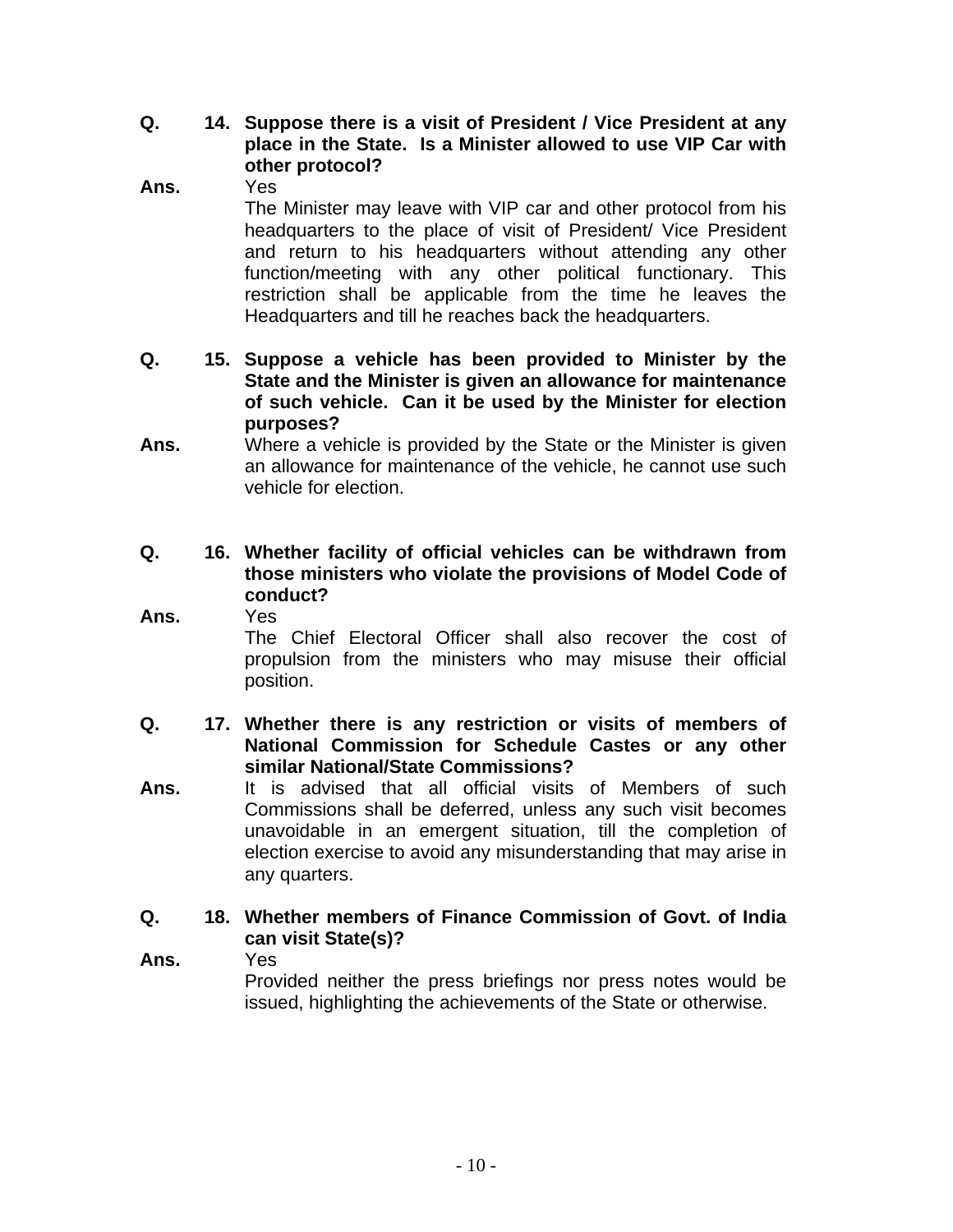### **Q. Whether Chief Minister and other Ministers can attend New 19. Year Day function (of the State), which is a State function?**

#### **Ans.**  No

Only Chief Secretary and other officials may participate and no political person including Chief Minister or Minister may participate in such function where Govt. funds are used.

#### **Q. Whether a Chief Minister/Minister/Speaker can attend a 20. "State Day" function of a State?**

**Ans.**  There is no objection provided that he does not make any political speech on the occasion and the function is to be conducted only by Govt. officials. No advertisement depicting the photograph of Chief Minister/Minister/Speaker shall be released.

#### **Q. Whether Governor/Chief Minister/Ministers can participate 21. and address the Convocation function of University or Institute?**

- **Ans.**  Governor may participate and address the Convocation. Chief Minister or Ministers may be advised not to participate and address the Convocation.
- **Q. Whether "Iftar Party" or any other similar party can be 22. hosted at the residence of political functionaries, the expenses of which will be borne by State exchequer? Ans.**  No
- However any individual is free by to host any such party in his personal capacity and at his personal expense.
- **Q. Is there any restriction on address of Governor in the 23. Assembly Session (budget)?**
- **Ans.**  No

### **ON WELFARE SCHEMES, GOVERNMENT WORKS ETC.**

**Q. Is there any restriction on issue of advertisement at the cost 24. of public exchequer regarding achievements with a view to furthering the prospects of the party in power?**  Yes

**Ans.** 

The advertisement regarding achievements of the party at the cost of public exchequer in the print and electronic media and the misuse of official mass media during the period of election is prohibited.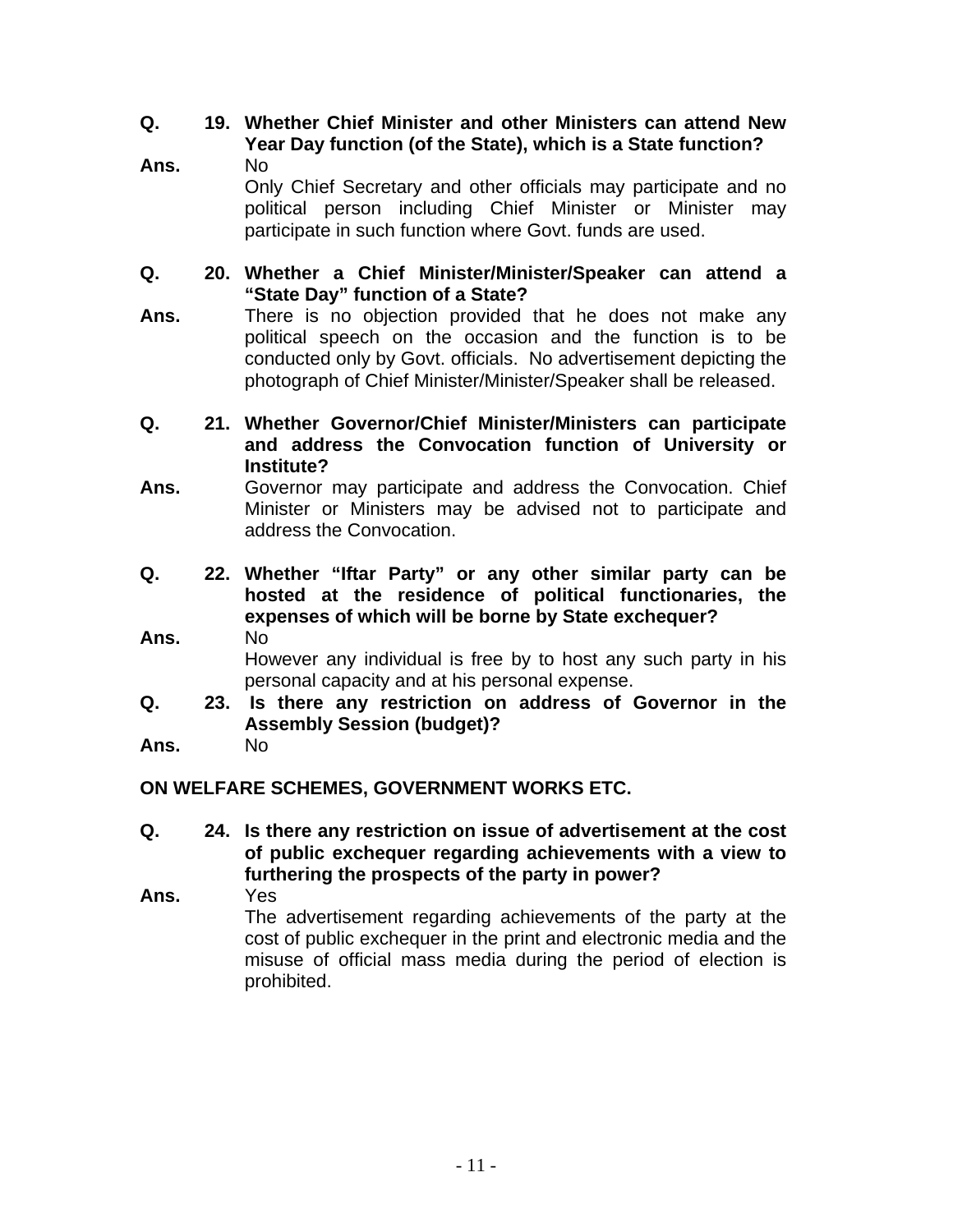**Q. Whether hoardings/advertisements etc. depicting the 25. achievements of the party(s) in power at Centre/State Governments at the cost of public exchequer can be continued?** 

**Ans.**  No

> All such hoardings, advertisements etc. on display shall be removed forthwith by the concerned authorities. Further, no advertisements should be issued in the newspapers and other media including electronic media at the cost of public exchequer.

#### **Q. Whether a Minister or any other authority can sanction 26. grants/ payments out of discretionary funds?**  No

**Ans.** 

Ministers and other authorities shall not sanction grants/payments out of discretionary funds from the time elections are announced.

- **Q. Whether money can be withdrawn from treasury against 27. the sanctioned amount from the discretionary funds of Ministers to prepare draft in the names of beneficiaries which may be disbursed after process of election is completed?**
- **Ans.**  The funds may either be kept in "Personal Ledger Account" of the concerned Department or the release may be deferred till the completion of elections.
- **Q. Suppose work order has been issued in respect of a 28. scheme or a programme. Can it be started after announcement of election programme?**
- **Ans.**  Work shall not be started in respect of which work order has been issued before announcement of election but the work has actually not started in the field. If a work has actually started in the field that can be continued.
- **Q. Whether fresh release of funds under MPs/MLAs/MLCs 29. Local Area Development Fund of any scheme can be made?**
- **Ans.**  No Fresh release of funds under MPs/MLAs/MLCs Local Area Development Fund of any scheme shall not be made in any area where election is in progress, till the completion of the election process.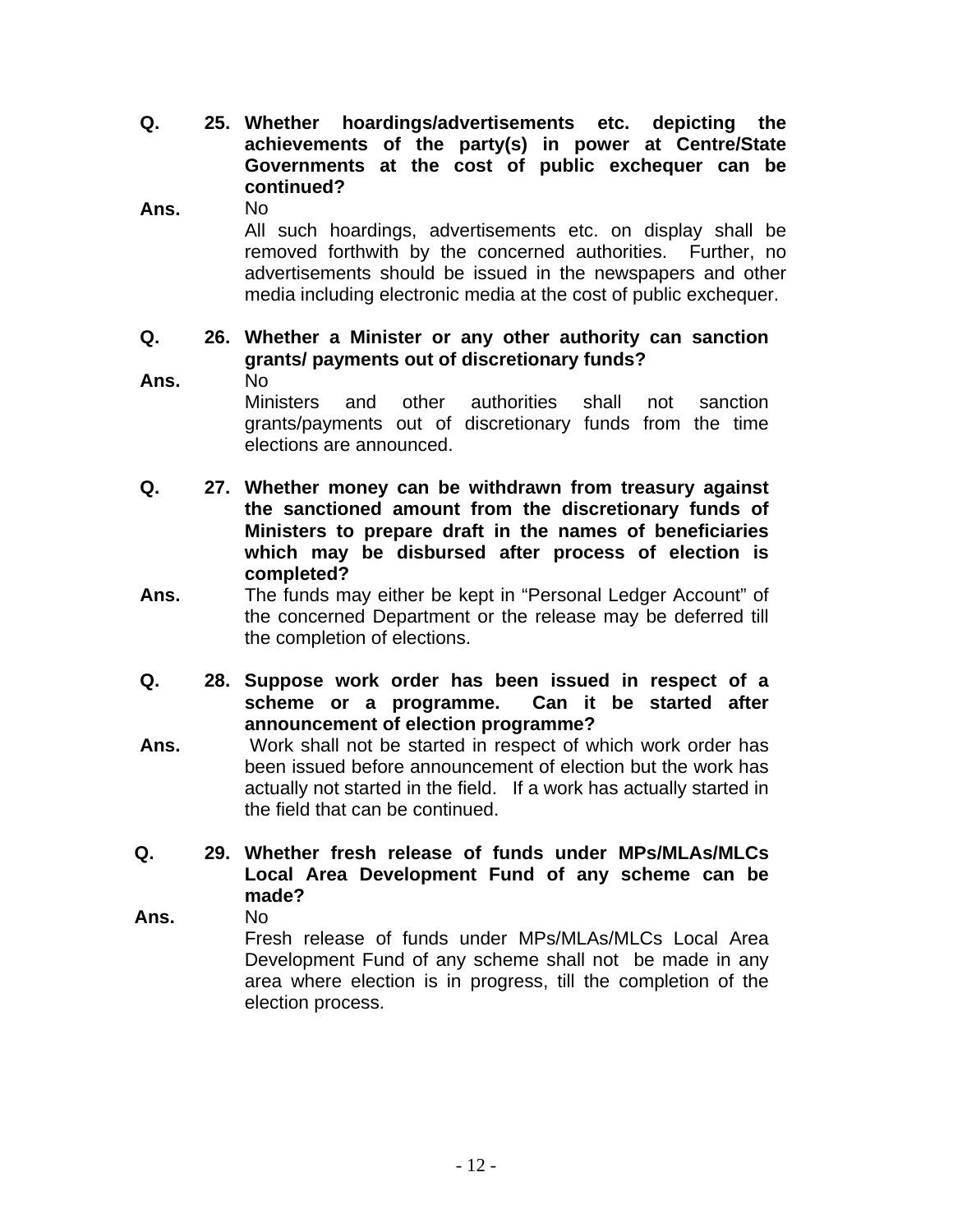**Q. There are various rural development programmes/ 30. schemes of Central government like Indira Awas Yojana, Sampoorna Grameen Rozgar Yojana, Swaranjayanti Gram Swarozgar Yojana, National Food for Work programme, National Rural Employment Guarantee Act. Are there any guidelines for implementation of these schemes/programmes?** 

#### **Ans.**  Yes

 Following guidelines shall be followed in respect of each scheme/programme as enumerated below:-

#### (a) **Indira Awas Yojana (IAY)**

Beneficiaries, who have been sanctioned housing scheme under IAY and have started work, will be assisted as per norms. No new constructions will be taken up or fresh beneficiaries sanctioned assistance till the elections are over.

#### (b) **) Sampoorna Grameen Rozgar Yojana (SGRY)**

Continuing works in progress may be continued and funds earmarked for such works can be released. In case of any Panchayat where all ongoing works have been completed and there is a requirement for taking up new wage employment works and where funds released directly to the Panchayats from the Ministry of Rural Development are available, new works can be started from approved annual action plan for the current year with the prior consent of the District Election Officer. From other funds, no new works shall be started.

#### (c **) Swaranjayanti Gram Swarozgar Yojana (SGSY)**

Only those help groups which have received part of their subsidy/grant will be provided the balance installments. No fresh individual beneficiaries or SHGs will be given financial assistance till the elections are over.

#### **(d ) National Food for Work Programme(NFWP)**

There is no objection for continuance of old works and sanction of new works in those districts where no elections have been announced. In those districts where elections have been announced and are in progress, only those works may be undertaken that have already started physically on ground, provided outstanding advance given for implementation of such works at a given time shall not exceed the amount equivalent to work for 45 days.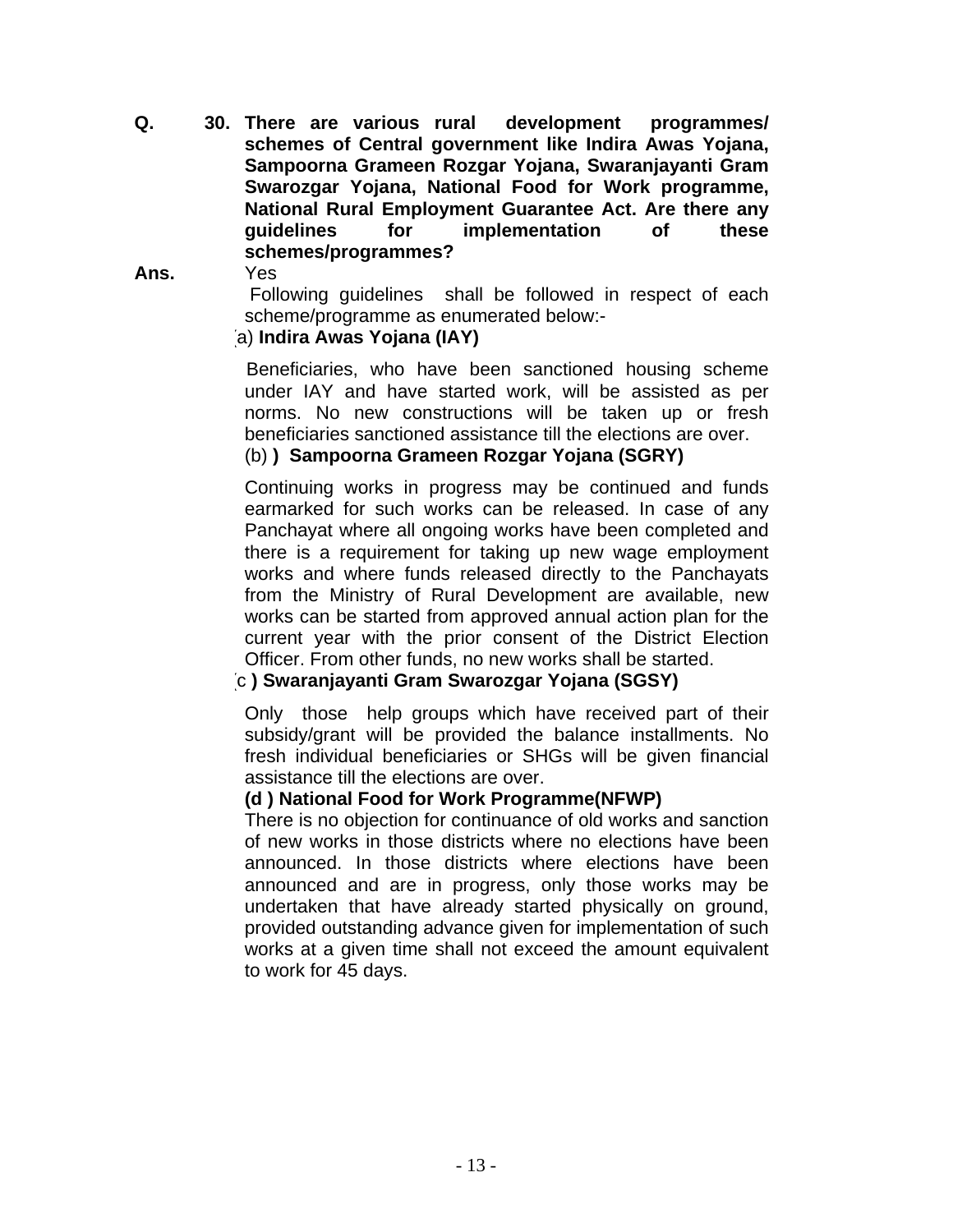### **(e) National Employment Rural Guarantee Act (NERGA)**

The Ministry of Rural Development shall not increase the number of districts in which it is being implemented after announcement of elections. The job card holders will be provided employment in the ongoing work, if they demand work, after announcement of elections. In case no employment can be provided in ongoing works, the competent authority may start new work(s) from the shelf of projects that has been approved and inform the fact to concerned District Election Officer (DEO). No new work shall be started by the competent authority till such time employment can be given in ongoing works. In case no shelf of project is available or all works available on shelf have been exhausted, then the concerned competent authority shall make a reference to the Commission for approval through the concerned DEO. The competent authority shall also furnish a certificate to DEO to the effect that the new work has been sanctioned as no employment can be given to the job card holder in the ongoing work.

### **Q. Whether a Minister or any other authority can announce 31. any financial grants in any form or promises thereof or lay foundation stones etc. of projects or schemes of any kinds etc.?**

#### **Ans.**  No

Ministers and other authorities shall not announce any financial grants in any form or promises thereof; or (except civil servants) lay foundation stones etc. of projects or schemes of any kind; or make any promise of construction of roads, provision of drinking water facilities etc. or make any ad-hoc appointments in Government, Public Undertakings etc.

 In such case, senior Govt. Officer may lay foundation stone etc. without involving any political functionary.

#### **Q. A budget provision has been made for a particular scheme 32. or the scheme has been sanctioned earlier. Can such scheme be announced or inaugurated?**

#### **Ans.**  No

Inauguration/announcement of such scheme is prohibited during election period.

### **Q. Whether ongoing beneficiary scheme can be continued? 33.**

#### **Ans.**

No

The processing of beneficiary oriented scheme, even if ongoing, shall be suspended during election period. Further, no fresh release of funds on welfare schemes and works should be made.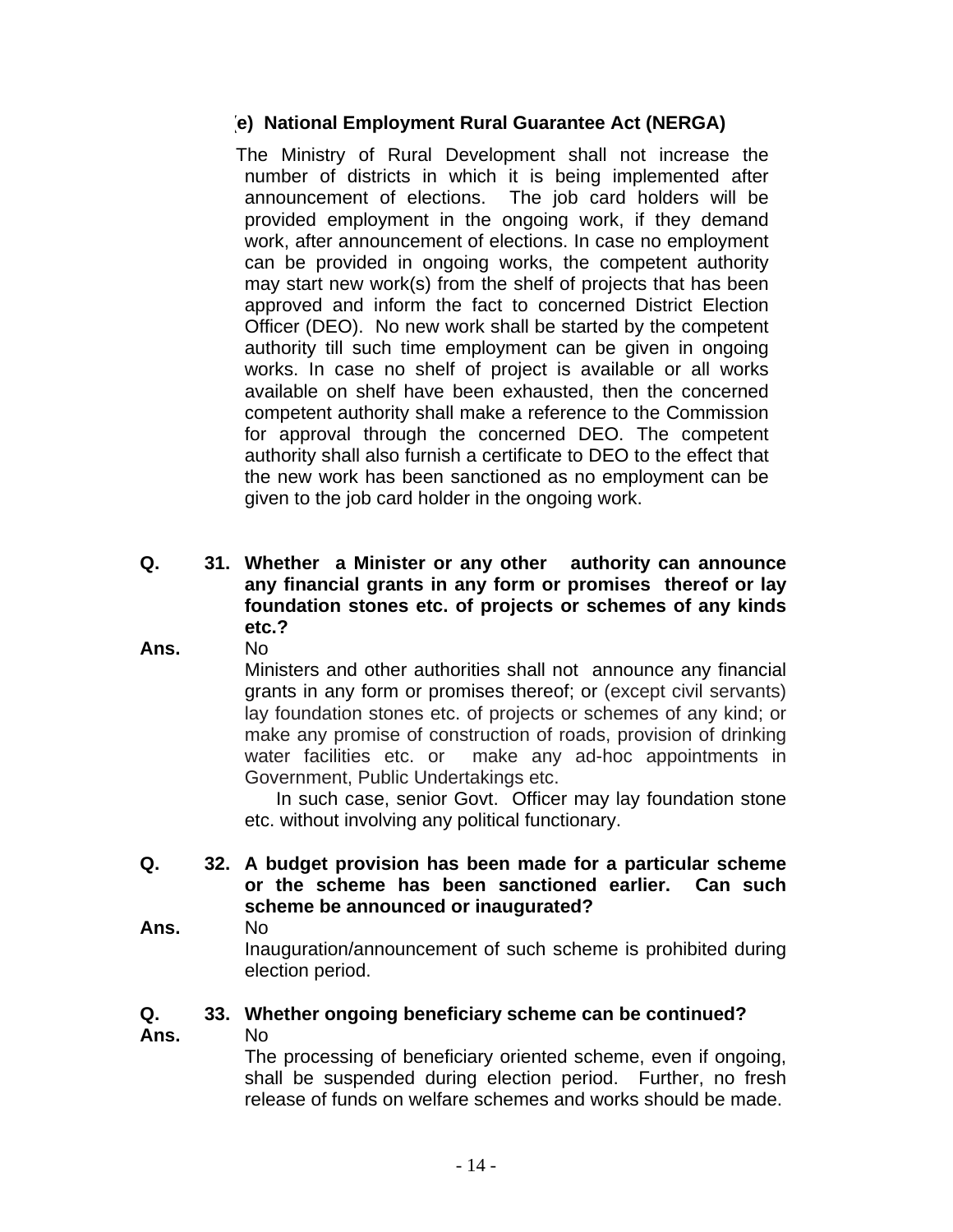- Q. 34. Suppose work order has already been issued for a scheme. **Can work be started in respect of such scheme?**
- **Ans.**  No work shall be started in respect of which even if work orders have already been issued, if the work has actually not started in the field. Work can start only after the completion of election process. However, if a work has actually started, that can be continued.
- **Q. Is there any bar to release of payments for completed 35. work?**
- **Ans.**  There shall be no bar to the release of payments for completed work subject to the full satisfaction of the concerned officials.
- **Q. How the Govt. may meet the emergency situation or 36. unforeseen calamities, when there are restrictions for announcing welfare measures?**
- **Ans.**  For tackling emergencies or unforeseen calamities like providing relief to people suffering from drought, floods, pestilences, other natural calamities or welfare measures for the aged, infirm etc., Govt. may do so after obtaining prior approval of the Commission and all ostentatious functions shall be strictly avoided and no impression shall be given or allowed to be created that such welfare measures or relief and rehabilitation works are being undertaken by the Government in office with any ulterior motive.
- **Q. Whether financial institutions funded, partially or wholly by 37. the Governments can write off loans advanced to any individual, company, firm, etc.?**

**Ans.** 

**Ans.** 

No The financial institutions funded, partially or wholly by the Governments shall not take recourse to writing off loans advanced to any individual, company, firm, etc. Also, financial limits of such institutions, while granting or extending loans, should not be enhanced by issuing of loans indiscriminately to beneficiaries.

**Q. Whether tenders, auctions etc. relating to matters such as 38. liquor vends, Tendu leaves and other such cases can be processed?** 

No Processing of such cases should be deferred till the completion of election process in the concerned areas and the Govt. may make interim arrangements where unavoidably necessary.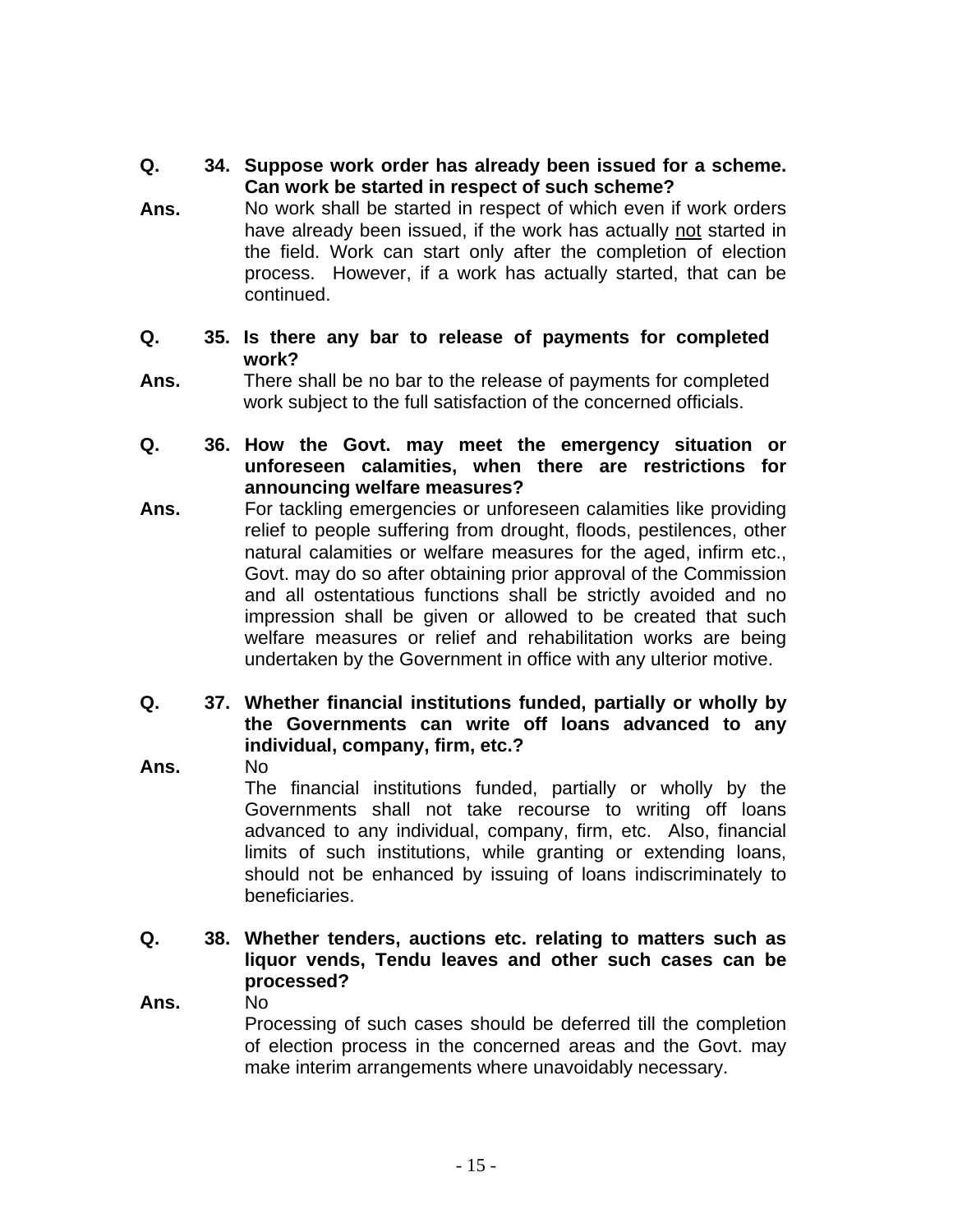- **Q. Suppose contract for Toll Tax is expiring at the end of 39. financial year (31st March of the year), for which auction date has already been proposed/advertised. Whether auction can be held for awarding the contract?**
- **Ans.**  Yes Provided the contract is supervised by the Commissioner/Divisional Commissioner or some other senior District Officer directly answerable to the Commissioner/Divisional Commissioner and there is no change

in the earlier policy or auction procedure.

- **Q. Whether meeting of Municipal Corporation, Nagar Panchayat, Town Area Committee, etc. can be convened to review the revenue collection and preparing draft anuual budget etc? 40.**
- **Ans.**  Yes Provided that at such meetings only the matters of routine nature relating to day-to-day administration may be taken up and not the matters relating to its policies and programmes.
- **Q. Whether function regarding "Stop TB" programme can be 41. held which may be inaugurated by a political functionary and whether an advertisement on "World TB Day" can be released and published?**
- **Ans.**  There is no objection provided –
	- i. during the inauguration ceremony, no political speeches are made,
	- ii. no advertisement with photographs of PM and / or any Minister is issued, and
	- iii. advertisements and speeches are confined to the subject of combating and eradication of TB only.
	-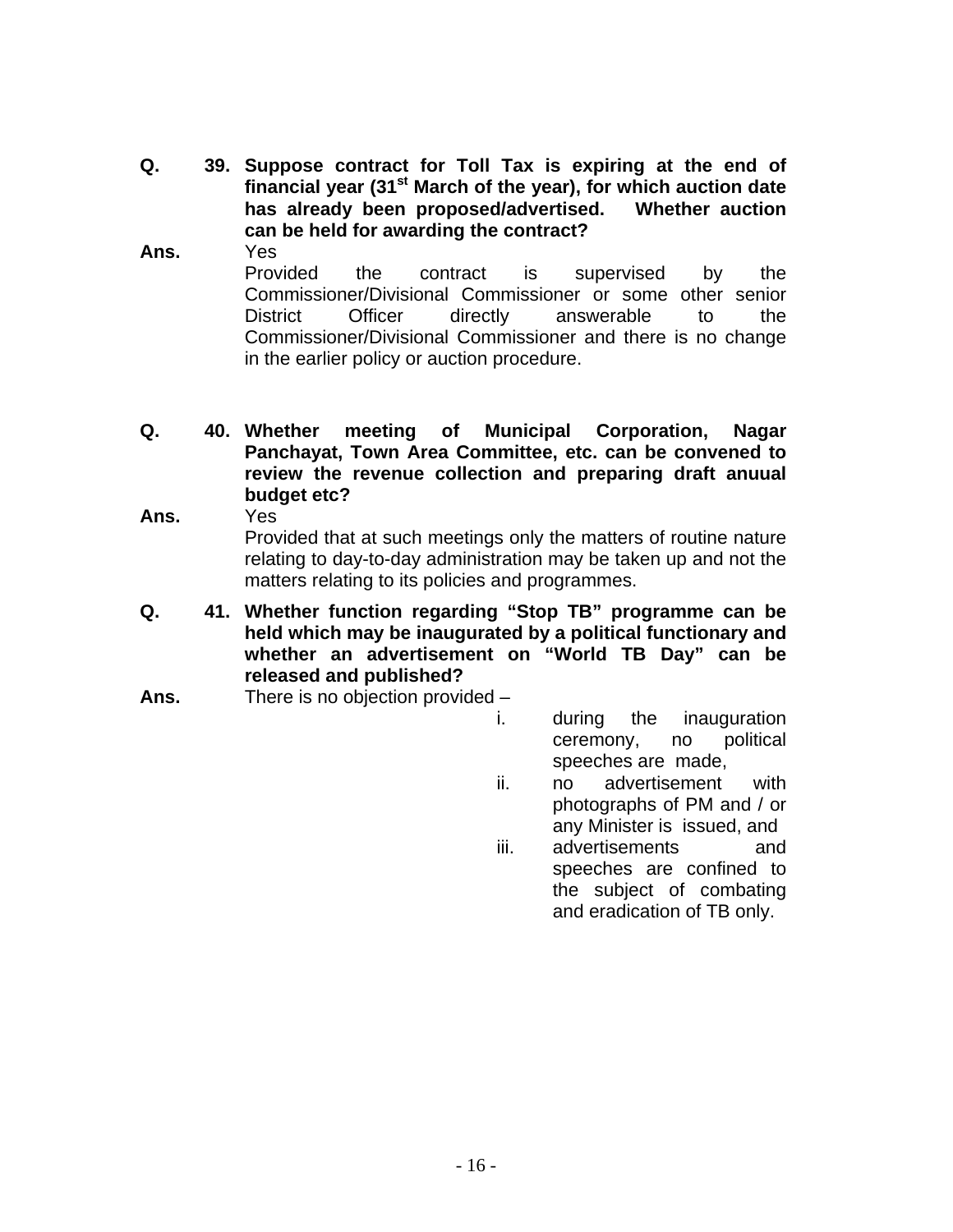- **Q. Whether political functionaries can participate in the 42. celebration of "Sadbhavna Diwas" which is celebrated through out the country?**
- **Ans.**  The Central Ministers / Chief Minister / Ministers in the States and other political functionaries can participate in the celebration of "Sadbhavna Diwas" subject to condition that the "theme" of their speeches should be confined only to the promotion of harmony among the people' and no political speech should be made. Messages, if any, issued in the name of Minister should be confined to the theme of national integration only and should carry no photograph of the concerned Minister.
- **Q. Whether State-level functions can be held for observance of 43. Martyrdom of Martyrs which may be presided/attended to by Chief Minister / Minister? Ans.** 
	- Yes Provided that the speeches of the Chief Minister and other Ministers should restrict to the Martyrdom of the Martyrs and praising them. No political speech or speech enumerating or referring to the achievements of the Government or party in power should be made.
- **Q. Whether birthday celebration of Shri Babu Jagjivan Ram and 44.**  Dr. B.R. Ambedkar which falls on 5<sup>th</sup> April and 14<sup>th</sup> April **respectively as a State function may be conducted?**

**Ans.**  Yes

Provided it is not used as an occasion for political campaign or highlighting public achievements of the Govt. and also there is no ostentation and no political functionary addresses such meetings. The above restriction shall be equally applicable in all such other functions.

**Q. Whether Kavi Sammelan, Mushiaras or other cultural 45. functions can be organized in connection with the Independence Day/Republic Day celebration and whether political functionaries can attend the same?** 

**Ans.**  Yes The Central Ministers / Chief Minister / Ministers in the States and other political functionaries can attend the programme. However, it will be ensured that no political speeches highlighting the achievements of the party in power are made on the occasions.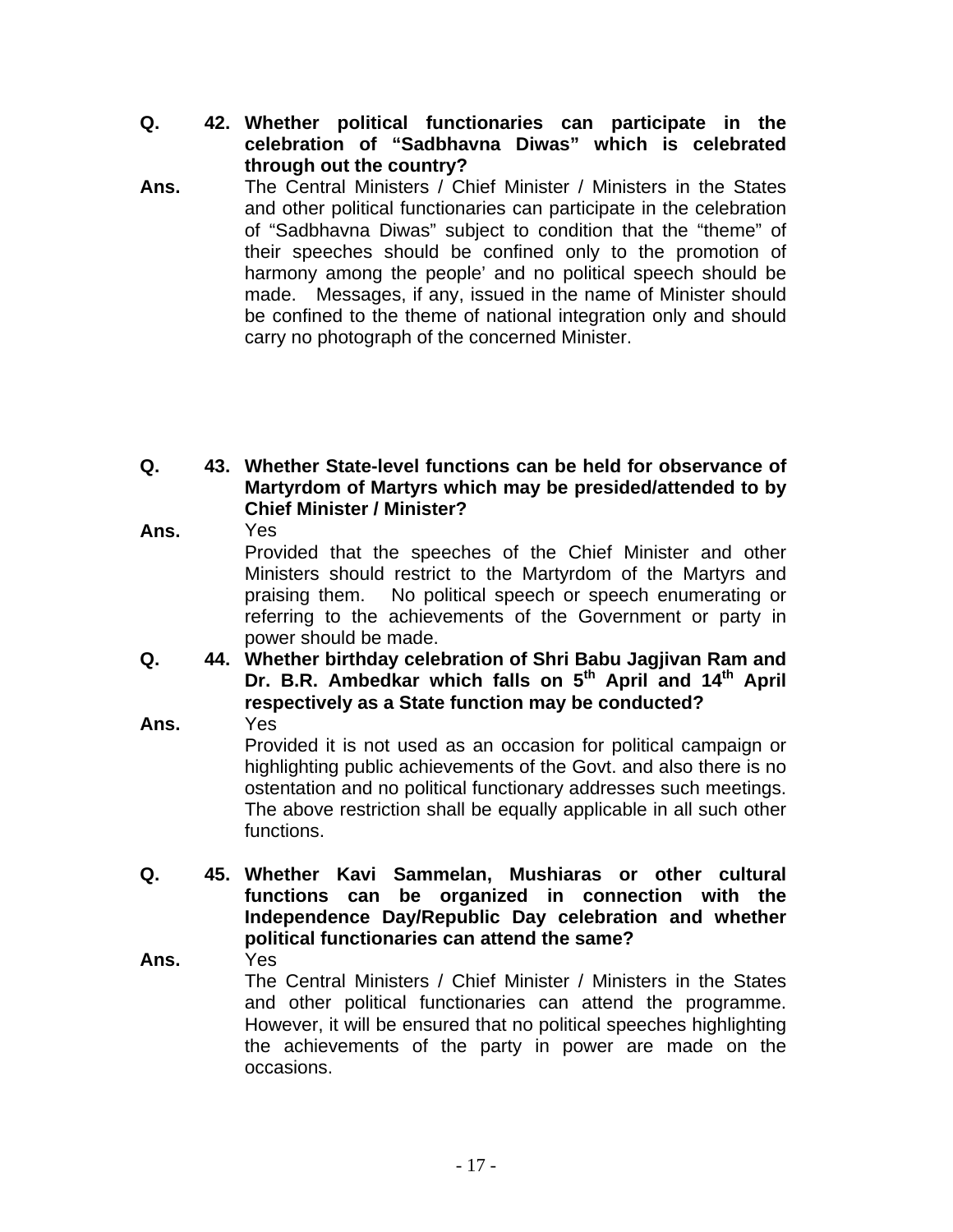- **Q. Whether films can be telecast on the occasions of birth and 46. death anniversaries / ceremony anniversaries of prominent leaders in which VVIPs/VIPs may likely to feature?**
- **Ans.**  May not be telecast, in case the coverage involves VVIPs/VIPs.
- **Q. Whether media campaign can be made for effective 47. implementation of statutory warnings, etc. on sale of cigarettes and other tobacco products? Ans.**  Yes

Provided that photos/messages of political personalities etc. shall not be associated with the campaign.

- **Q. Whether political advertisements can be printed on back 48. side of the bus-ticket of Govt. owned buses? Ans.**  No
- 
- **Q. Whether Govt. can release convicted criminals on parole 49. after following due procedures?**
- **Ans.**  If the Govt. feels that the release of any convict on parole is absolutely essential for certain compelling reasons, in that case Govt. shall consult the Chief Electoral Officer before granting parole.
- **Q. Whether minimum support price of wheat and other 50. agricultural products can be determined?**
- **Ans.**  A reference in the matter shall be made to the Election Commission.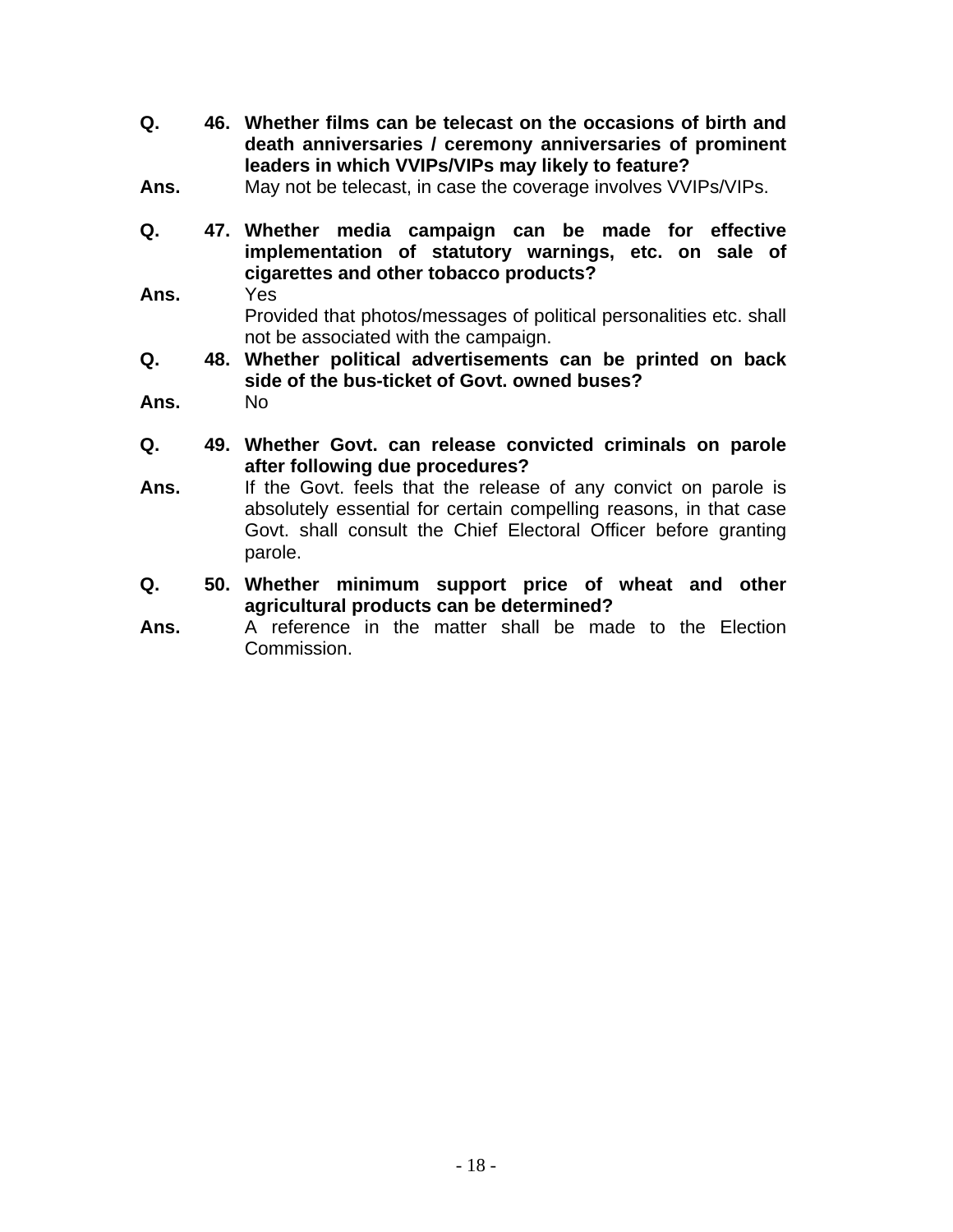- **Q 51. Whether the Government can proceed and act upon the following indicative illustrative list of items, which is not exhaustive, without obtaining clearance/approval from the Election Commission?** 
	- **(i) Extension of term of an official for further period except officials related to conduct of elections,**
	- **(ii) Enhancement of minimum penalty in case of ticket less travel,**
	- **(iii) Sanctioning of grants to consumer co-ordination council from consumer welfare fund to organize a conference on world consumer rights day,**
	- **(iv) Issuing advertisement regarding pulse polio immunization programme,**
	- **(v) Seeking financial assistance from National Calamity Contingency Fund for drought relief measure-deputing of Inter-Ministerial team of officers to visit concerned State,**
	- **(vi) Request of the State Govt. for transportation of water and fodder by Rail in areas declared drought affected,**
	- **(vii) Promotion of officials by convening DPC and filling regular posts falling due to retirement, deputation, etc.,**
	- **(viii) Appointment of persons on compassionate grounds in pursuance of Court's orders,**
	- **(ix) Celebration of "May-Day",**
	- **(x) Providing additional charge of office of one officer to another one,**

- 19 -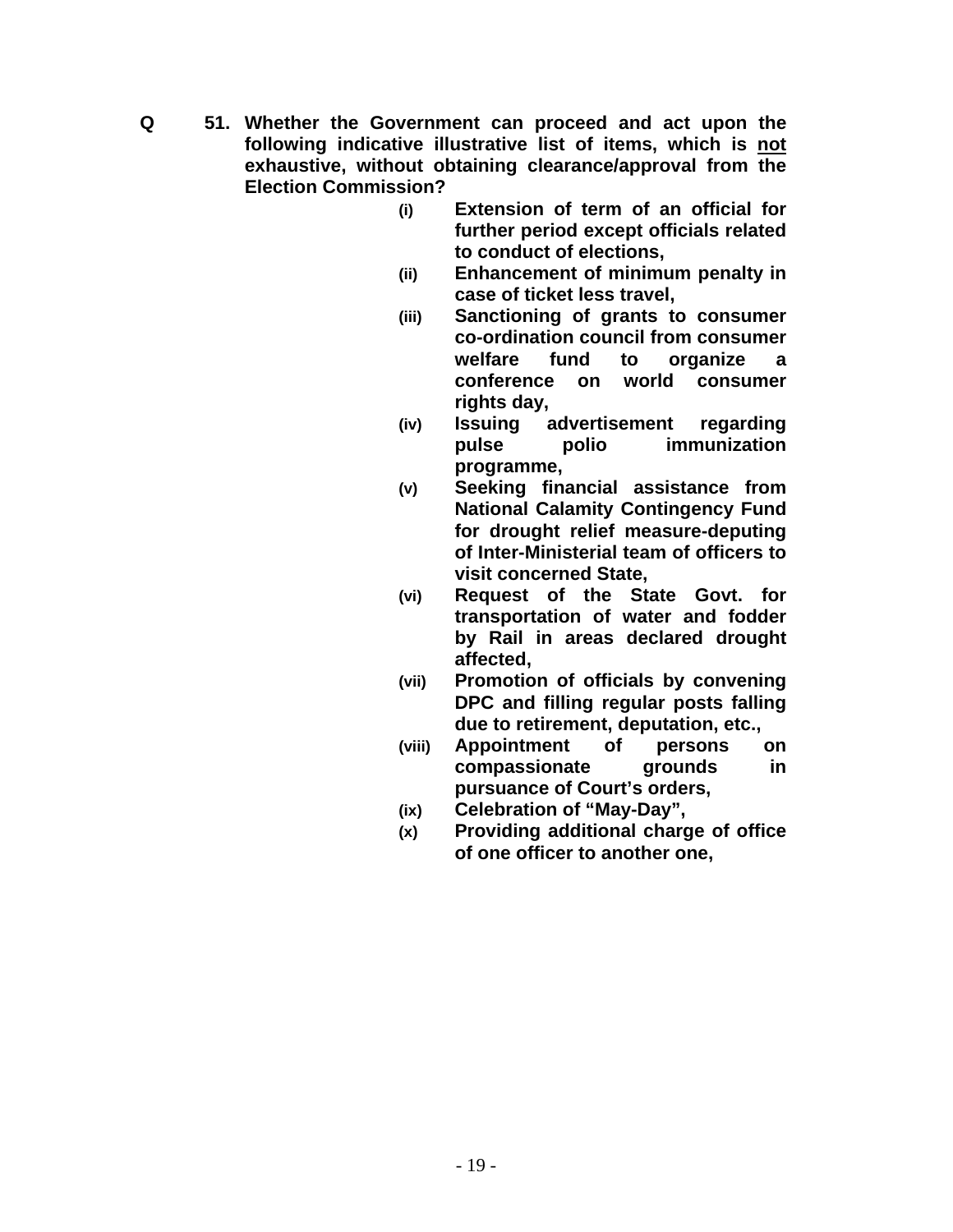- **(xi) To call and finalize tenders of routine, repair maintenance, strengthening and upgradation public utilities being run by the local authorities,**
- **(xii) Replacement/repair or damaged water supply distribution pipes,**
- **(xiii) To issue work order of construction of public facilities and public toilets on BOT basis in pursuance of Court's directions,**
- **(xiv) To conduct the election of college students union,**
- **(xv) Clearance of unauthorized structure/land as per orders of Court,**
- **(xvi) Release of advertisement for activities relating to control of HIV/AIDS,**
- **(xvii) Release of advertisement to create awareness about important provisions of labour laws,**
- **(xviii) Purchase of uniform clothes and equipments for Police and awarding of Tender thereof,**
- **(xix) Commencement of desilting of drain/cattle ponds**
- **(xx) Grant of financial upgradation under assured career progression scheme to employees,**
- **(xxi) Calling of tenders for work to control mosquitoes**
- **(xxii) Transfer/posting of doctors,**
- **(xxiii) To shift criminals from one jail to other jail in pursuance of Court's orders,**
- **(xxiv) To form Committee for stock of chemical fertilizer for Kharif and Rabi crops ,**
- **(xxv) To purchase medicine and equipments for hospitals for which grants have already been sanctioned and tenders for which were already called for.**
- **(xxvi) Recruitment rally to enroll youth into the Army,**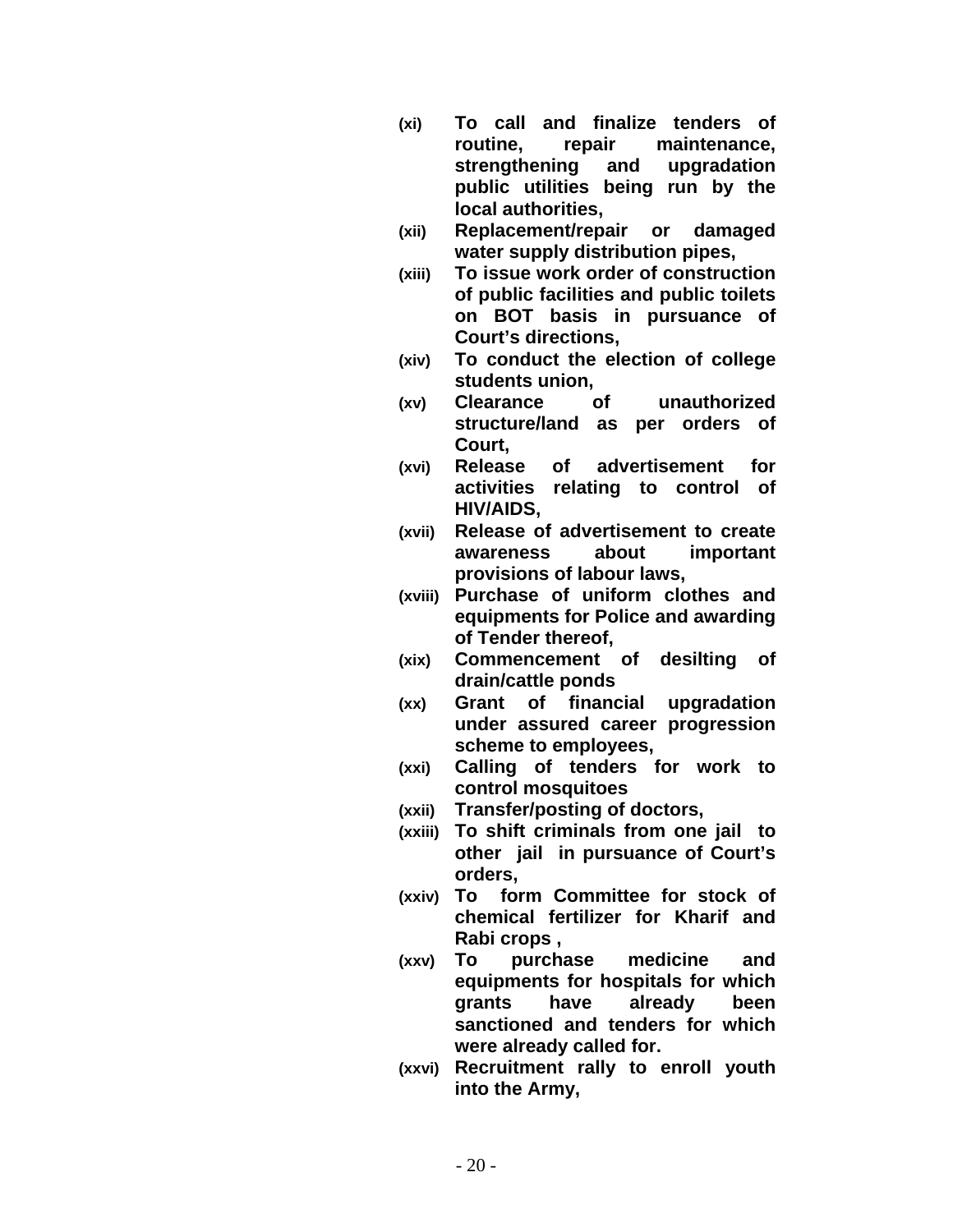## **Ans.** Yes

Provided that no impression is given or created that the same has been done with a view to influencing the electorate in favour of ruling party. Further, in the case of advertisements, photo of Minister/political functionary should not be contained therein.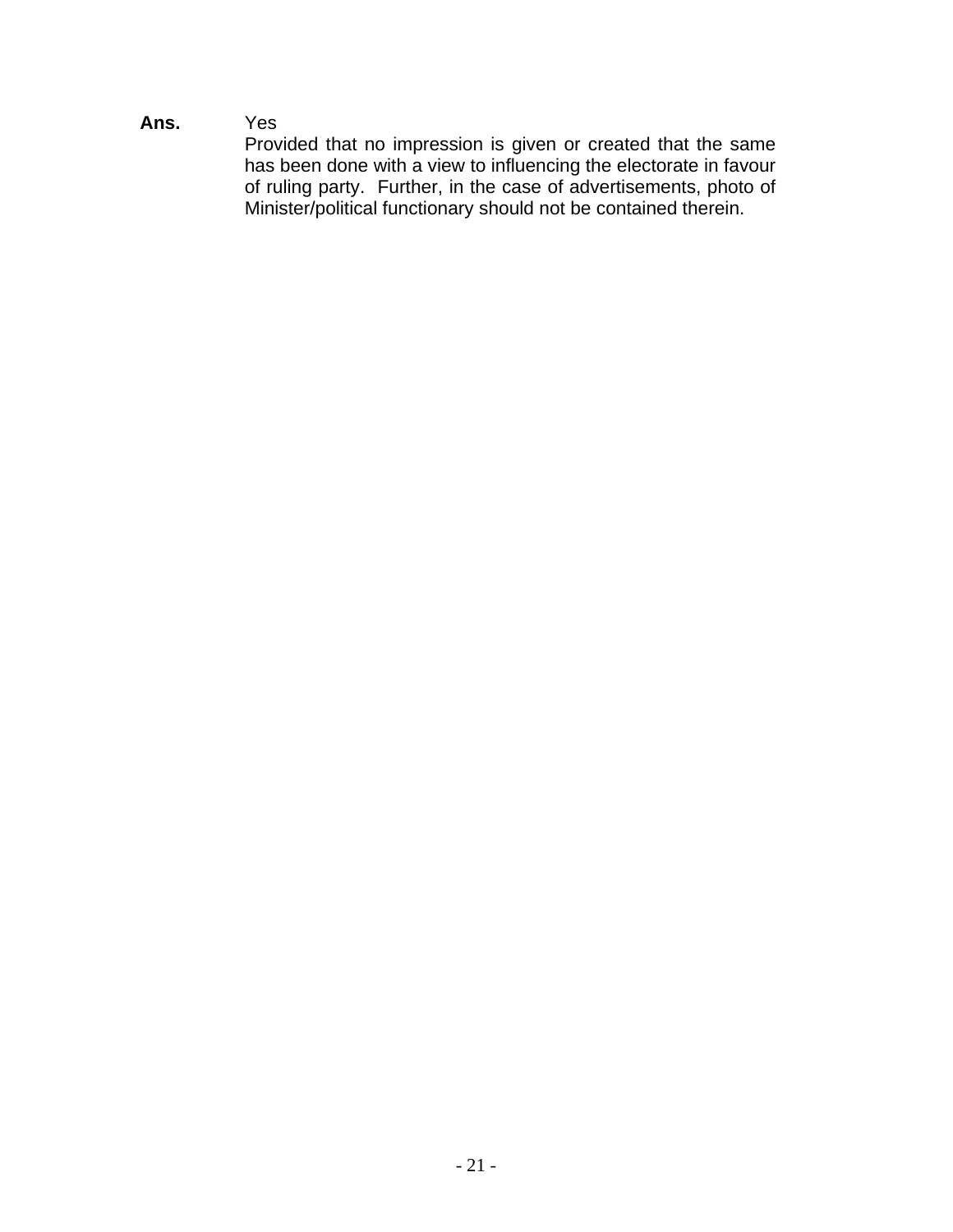- **Q. 52. Whether the Government can proceed and act upon the following indicative illustrative list of items, which is not exhaustive, without obtaining clearance from the Commission?** 
	- **(i) Issuing sanction orders to out of turn PCO/Telephone connections and to nominate members to various Telephone Advisory Committees which were ordered by the minister before the elections.**
	- **(ii) Issue of appointment order to a person as a part time non-official Director on the board of PSU after Cabinet's approval.**
	- **(iii) Fixing of tariff for Major Port Trusts by Tariff Authority for major ports.**
	- **(iv) Sanctioning of grants From Consumer Welfare fund to eligible voluntary consumer organizations as per guidelines.**
	- **(v) Implementation of SEZ rules and regulations**
	- **(vi) Publication of a booklet titled "Year of Achievement of the Department" highlighting the salient achievement of the Department,**
	- **(vii) Anganwadi Karyakartri Bima Yojana, an insurance scheme under the LIC's social security group scheme for anganwadi workers and helpers,**
	- **(viii) Appointment of Central Govt. nominees to the General Council as well as Executive Committee of National Council for Teachers Education,**
	- **(ix) Recruitment drive only for wards of serving/retired service personnel as a welfare measures for troops.**
	- **(x) Issue of advertisements in newspapers and video & audio spots on generic advertisement of processed food,**
	- **(xi) Issue of Notification for setting up a new Promotion Council for pharmaceutical sector,**
- $\frac{2}{2}$ **(xii) Appointment of a person as a Sr. Consultant from a Private Company as Head of the internal system group to review the ongoing projects and Egovernance initiations with the**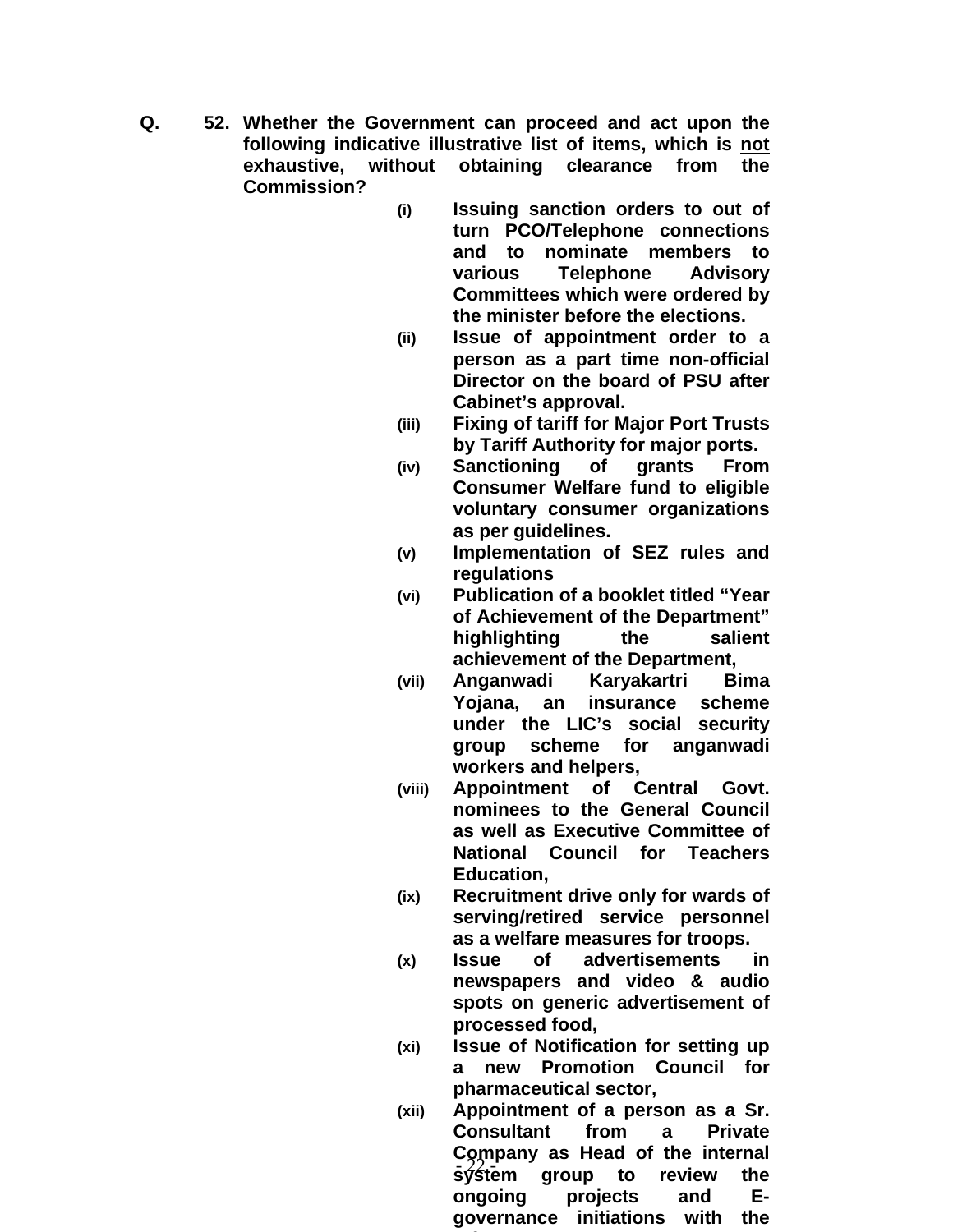**Ans.** No

The processing of aforesaid items may be deferred till the completion of elections.

#### **Q. Whether State Govt. can seek clarification/ 53. clearance/approval in respect of any proposal directly from the Election Commission? Ans.**

No Any proposal from State Govt. for seeking clarification/clearance/approval from the Election Commission should only be routed through Chief Electoral Officer, who will make his recommendation or otherwise in the matter.

### **ELECTION CAMPAIGN**

- **Q. What are the main guidelines for political parties/candidates 54. while making election campaign?**
- **Ans.**  During the election campaign, no party or candidate shall indulge in any activity which may aggravate existing differences or create mutual hatred or cause tension between different castes and communities, religious or linguistic. Further, criticism of other political parties, when made, shall be confined to their policies and programme, past record and work. Parties and candidates shall refrain from criticism of all aspects of private life, not connected with the public activities of the leaders or workers of other parties. Criticism of other parties or their workers based on unverified allegations or distortion shall be avoided.

#### **Q. Are their any restrictions in using religious places for 55. election propaganda?**  Yes

**Ans.** 

Religious places like Temple, Mosque, Church, Gurudwara or other places of worship shall not be used as forum for election propaganda. Further, there shall be no appeal to caste or communal feelings for securing votes.

#### **Q. Can a candidate go to the office of Returning Officer for 56. filing a nomination with a procession?**

**Ans.** 

No

The maximum number of vehicles that will be allowed to come within the periphery of 100 mtrs. of Returning Officer's office has been restricted to 3 and maximum number of persons that will be allowed to enter the office of Returning Officer has been limited to 5 (including the candidate).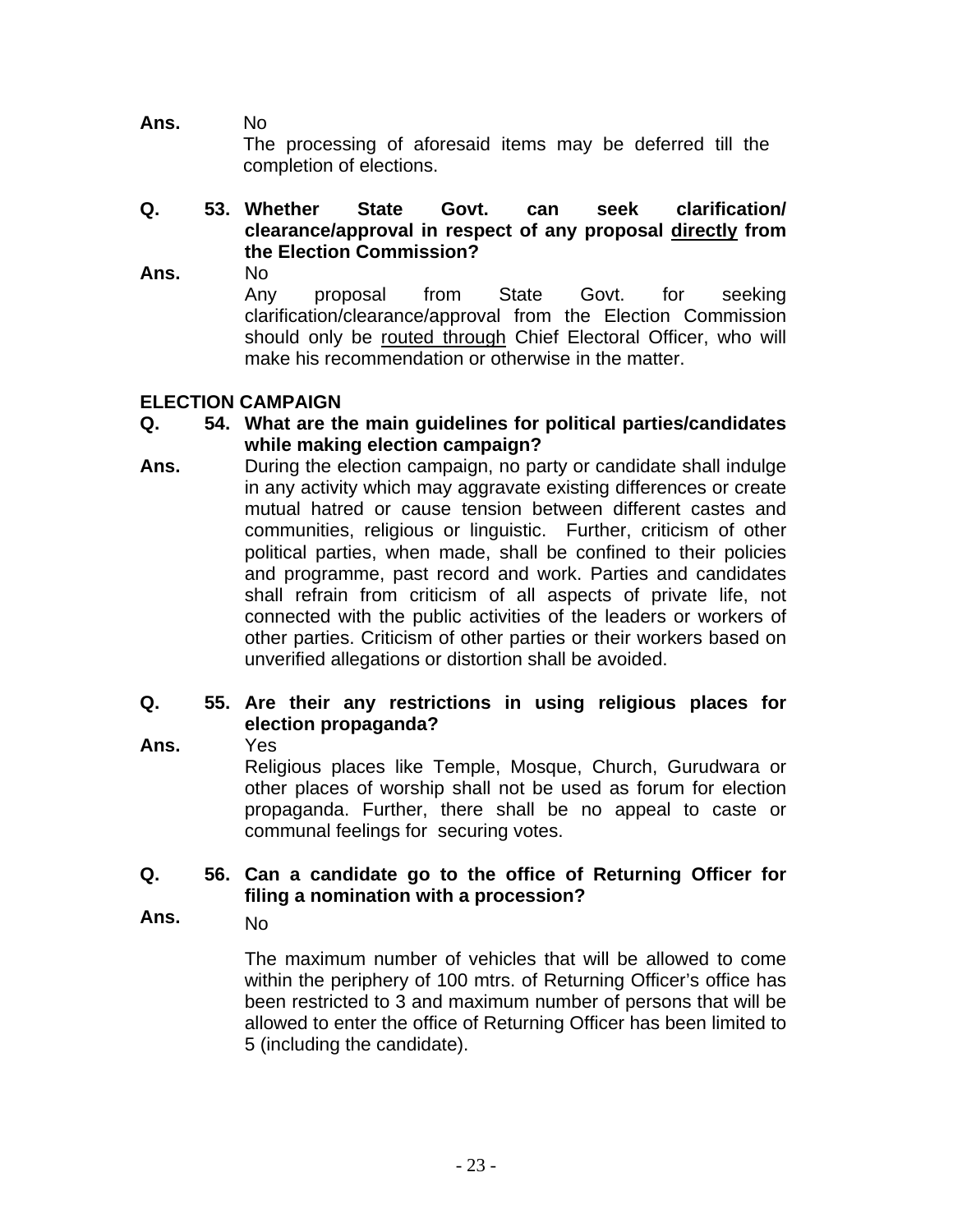#### Q. 57. How many persons are allowed at the time of scrutiny of **nominations by the Returning Officer?**

**Ans.**  The candidate, his election agent, one Proposer and one other person (who can be an advocate) duly authorized in writing by the candidate, but no other person, may attend at the time fixed for scrutiny of nominations by Returning Officer.

(Refer: Sec. 36 (1) of Representation of People Act, 1951)

#### Q. 58. Are there any guidelines regarding use of vehicles by **ministers/political functionaries/candidates, who have been provided security cover by the State?**  Yes

**Ans.** 

In respect of persons covered by security, the use of State owned one bullet proof vehicle for the particular person (PP) will be permitted in all cases where the security agencies, including the intelligence authorities, have prescribed such use. The use of multiple cars in the name of stand-by should not be permitted unless so specifically prescribed by security authorities. The cost of propulsion of such bullet proof vehicles where such use of bullet proof vehicles is specified will be borne by the particular person. The number of vehicles to accompany the carcade including pilots, escorts etc. will be strictly in accordance with the instructions laid down by the security authorities and shall not exceed them under any circumstances. The cost of propulsion of all such vehicles, whether owned by Government or hired vehicles, will be met by the State Government.

The restrictions do not apply to the Prime Minister whose security requirements are governed by the Government's Blue Book.

### **Q. Whether there is any restriction for plying of vehicles for 59. electioneering purposes?**

**Ans.**  Candidate can ply any number of vehicles (all mechanized/motorized vehicles including two- wheelers) for the purpose of election campaign but he has to seek prior approval of the Returning Officer for plying such vehicles and must display permit issued by Returning Officer in original (not photocopy) prominently on the windscreen of the Vehicle. The permit must bear the number of the vehicle and name of the candidate in whose favour it is issued.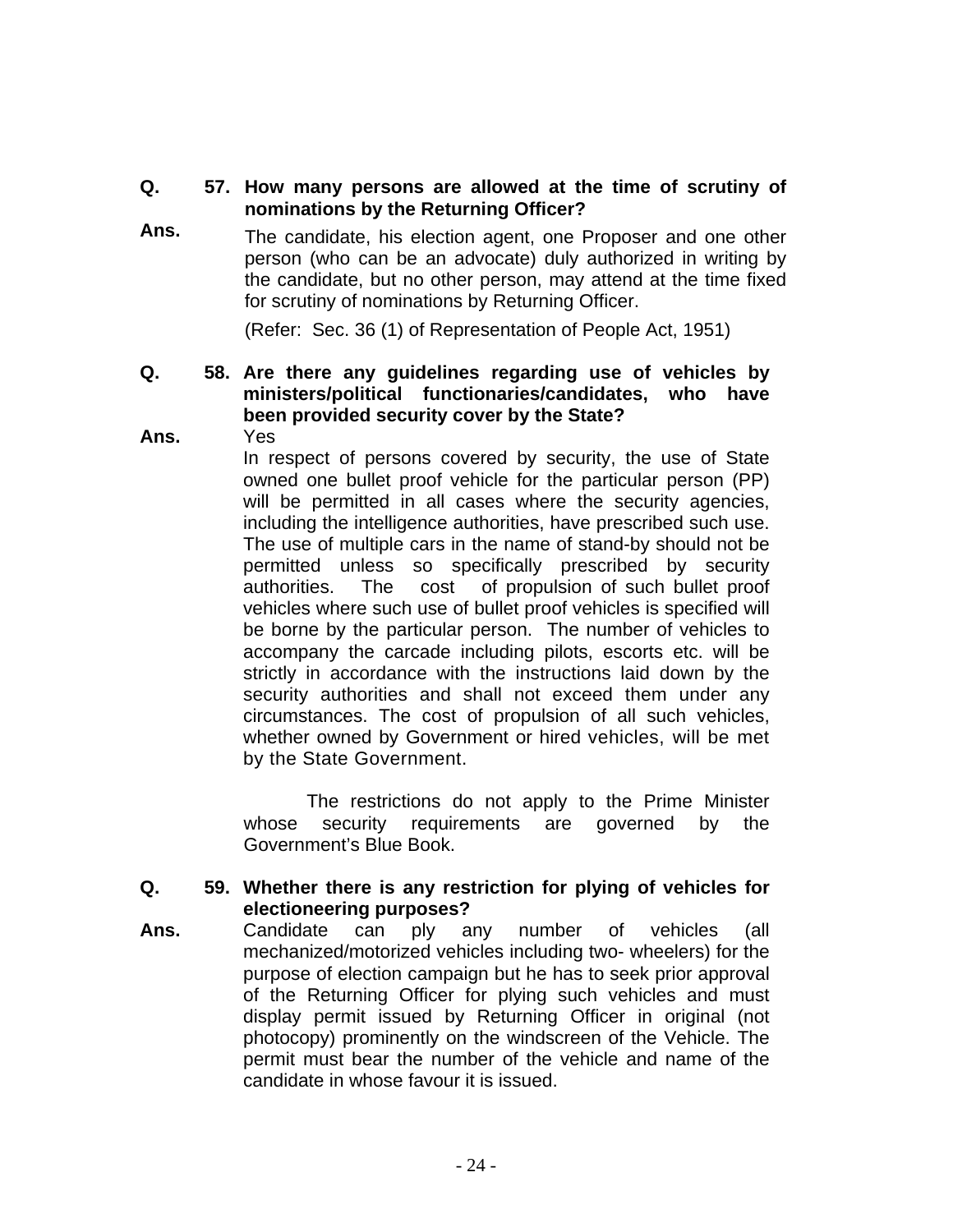- **Q. Whether a vehicle for which permission has been taken for 60. election campaign in the name of a candidate, can be used for election campaign by another candidate?**
- **Ans.**  No

Use of such vehicle for election campaign by another candidate shall invite action under section 171H of Indian Penal Code.

**Q. Can a vehicle be used for electioneering purposes without 61. getting permit from the District Election Officer/Returning Officer**?

**Ans.**  No

Such vehicle shall be deemed to be unauthorized for campaigning by the candidate and may attract penal provisions of Chapter IX A of the Indian Penal Code and shall therefore be immediately out of the campaigning exercise and shall not be used for further campaign.

- **Q. Whether there is any restriction on use of educational 62. institutions including their grounds (whether Govt. aided, Private or Govt.) for political campaigns and rallies**?
- **Ans.**  Use of educational institutions including their grounds (whether Govt. aided, Private or Govt.) for political campaigns and rallies is not allowed.
- **Q Is external fitting/modification allowed in the vehicles used 63. for campaigning?**
- **Ans.**  External modification of vehicles including fitting of loudspeaker thereon, would be subject to the provisions of the Motor Vehicles Act/Rules as well as other Local Act/Rules. Vehicles with modifications and special campaign vehicles like Video Rath etc. can be used only after obtaining the requisite permission from the competent authorities under the Motor Vehicles Act.
- **Q. 64. Is there any restriction or use of rest houses, dak bungalows or other Govt. accommodation for campaign office or for holding any public meeting for the purpose of election propaganda?**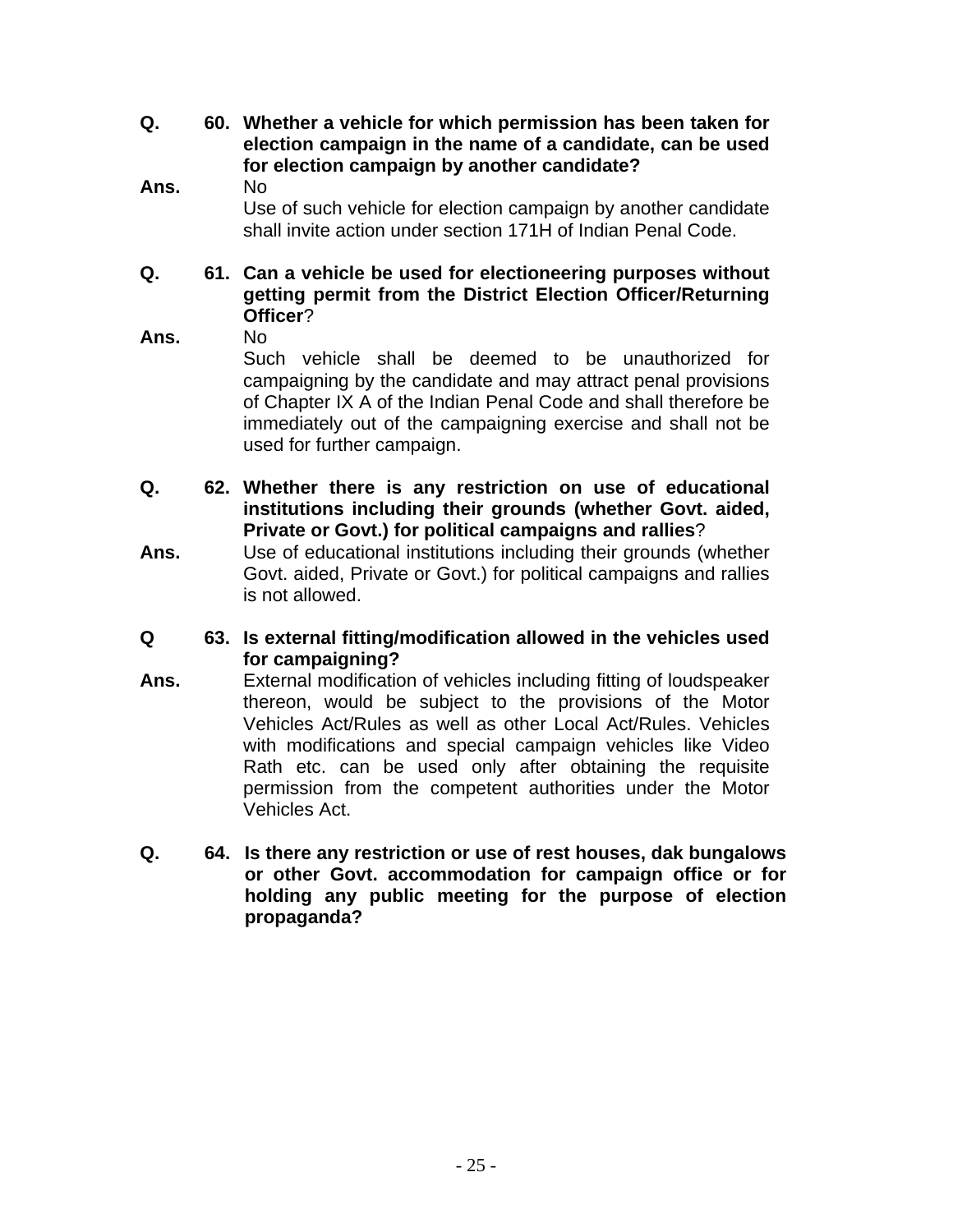### **Ans.** Yes

Rest houses, dak bungalows or other Govt. accommodation shall not be monopolized by the party in power or its candidates and such accommodation shall be allowed to use by other parties and candidates but no party or candidate shall be allowed to use as campaign office.

Further, it shall be ensured that –

- (i) no functionary can use the Circuit House, Dak bungalow to set up campaign office as the Circuit Houses/Dak bungalows are only for temporary stay (boarding and lodging) during transit of such functionaries,
- (ii) even casual meeting by Members of political parties inside the premises of the Government owned guesthouse etc. are not permitted and any violation of this shall be deemed to be a violation of the Model Code of Conduct,
- (iii) only the vehicle carrying the person allotted accommodation in the guest house and not more than two other vehicles, if used by the person, will be permitted inside the compound of the Guest House,
- (iv) rooms should not be made available for more than 48 hours to any single individual, and
- (v) 48 hours before the close of poll in any particular area, there will be freeze on such allocations till completion of poll or re-poll.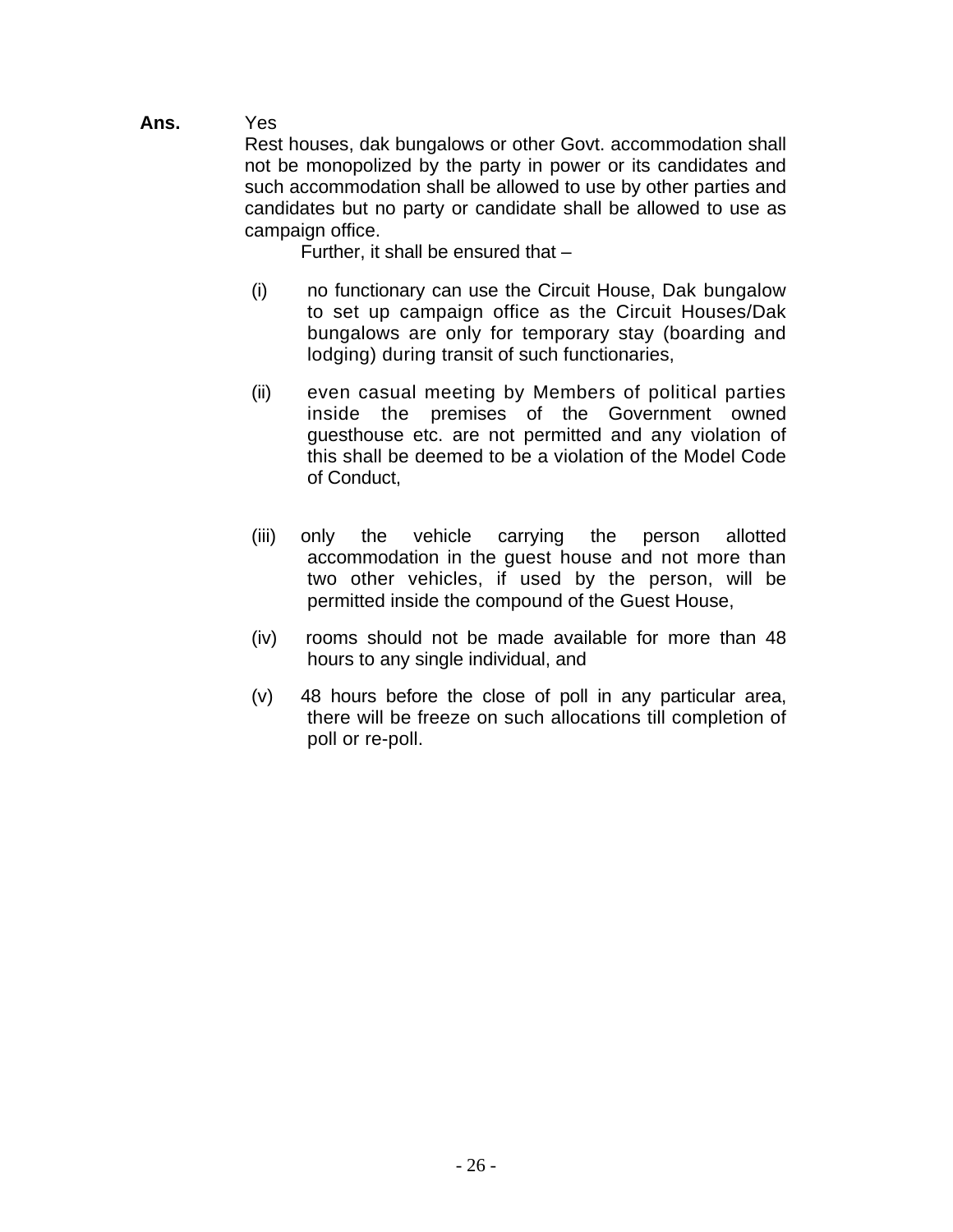#### **Q. Are there any conditions for getting Govt aircraft/helicopters 65. (including Public Sector Undertakings) by political parties/candidates?**

#### **Ans.**  Yes

While allowing the chartering of Govt. aircrafts/helicopters to political parties/candidates or private companies etc., the following conditions should be followed:-

i There should be no discrimination between the ruling party on the one hand and the other parties and contesting candidates on the other.

ii The payment will be made by the political parties or the contesting candidates and proper record maintained.

iii The rates and terms and conditions should be uniform for all.

iv The actual allotment should be made on the first-come first-served basis. For this purpose, the date and time of receipt of the application should be noted down by the authorized receiving authority.

v In the rare case when both the date and time of two or more applicants is the same, the allotment will be decided by draw of lots.

vi No individual, firm, party or candidate will be allowed to charter the aircraft/helicopter for more than three days at a time.

- **Q. Is there any restriction on displaying poster, placard, 66. banner, flag etc of the party concerned or the candidate on a public property**?
- **Ans.**  Candidate may display poster, placard, banner, flag etc of the party concerned or the candidate on a public property subject to provisions of local law and prohibitory orders in force. For details, refer Commission's instructions No.3/7/2008/JS-II,dated 7.10.2008.
- **Q. If local law/bye-laws permit wall writings and pasting of 67. posters, putting up hoardings, banners etc**. **on private premises/properties, is it necessary to obtain prior written permission from the owner of the premises/properties? Ans.**  Yes

Candidate is required to obtain prior written permission from the owner of the properties/premises and photocopy(ies) of such permission should be submitted within 3 days to the Returning Officer or an officer designated by him for the purpose.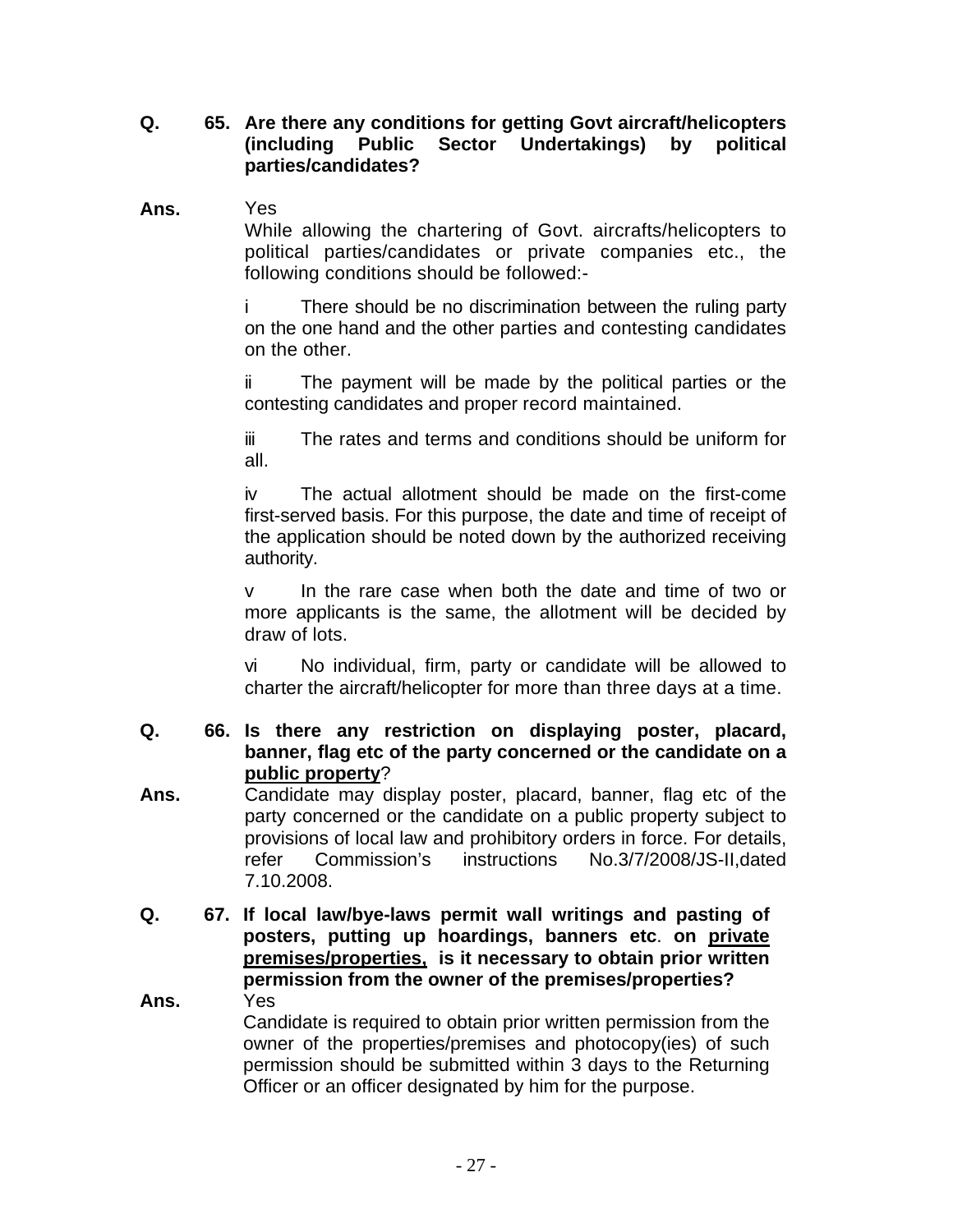- **Q. Is there any restriction on displaying/carrying poster/ 68. placard/ banner/flag of the party concerned or of the candidate on the vehicle during the procession**?
- **Ans.**  Candidate may display /carry one poster/placard/banner/flag of Candidate's party/or his own on vehicle during the procession subject to conformity with the provisions of Motor Vehicle Act and any other local laws/bye-laws.
- **Q. Whether there is any ban on use of plastic sheets for 69. making use of posters/banners during the election campaign?**
- **Ans.**  The political parties and candidates should try to avoid the use of plastic/polythene for preparation of posters, banners etc. in the interest of environmental protection.

### **Q. Is there any restriction on the printing of pamphlets, 70. posters etc?**

#### **Ans. Yes**

Candidate shall not print or publish, or cause to be printed or published any election pamphlet or poster which does not bear on its face names and addresses of the printer and the publisher thereof.

(Refer : Section 127A of Representation of 1951)

#### **Q. Whether there is any restriction on air dropping of 71. leaflets/pamphlets by the Political parties/candidates?**  No

**Ans.** 

Provided that all the expenses in this regard have been booked against the election expenses of the candidate, on whose behalf the leaflets/pamphlets are being dropped.

### **Q. Is wearing of special accessories like cap, mask, scarf etc. 72. of a candidate permitted during the campaigning?**

**Ans.**  Yes, provided they are accounted for in the election expenses of the candidate concerned. However supply and distribution of main apparels like saree, shirt, etc. by party/candidate is not permitted as it may amount to bribery of voters.

### **Q. Whether dummy ballot units of EVM can be prepared by 73. the candidate for the purpose of educating the voters?**

#### **Ans.**  Yes The dummy ballot units may be made of wooden, plastic or ply board boxes, half the size of the official ballot units and may be painted brown, yellow or grey.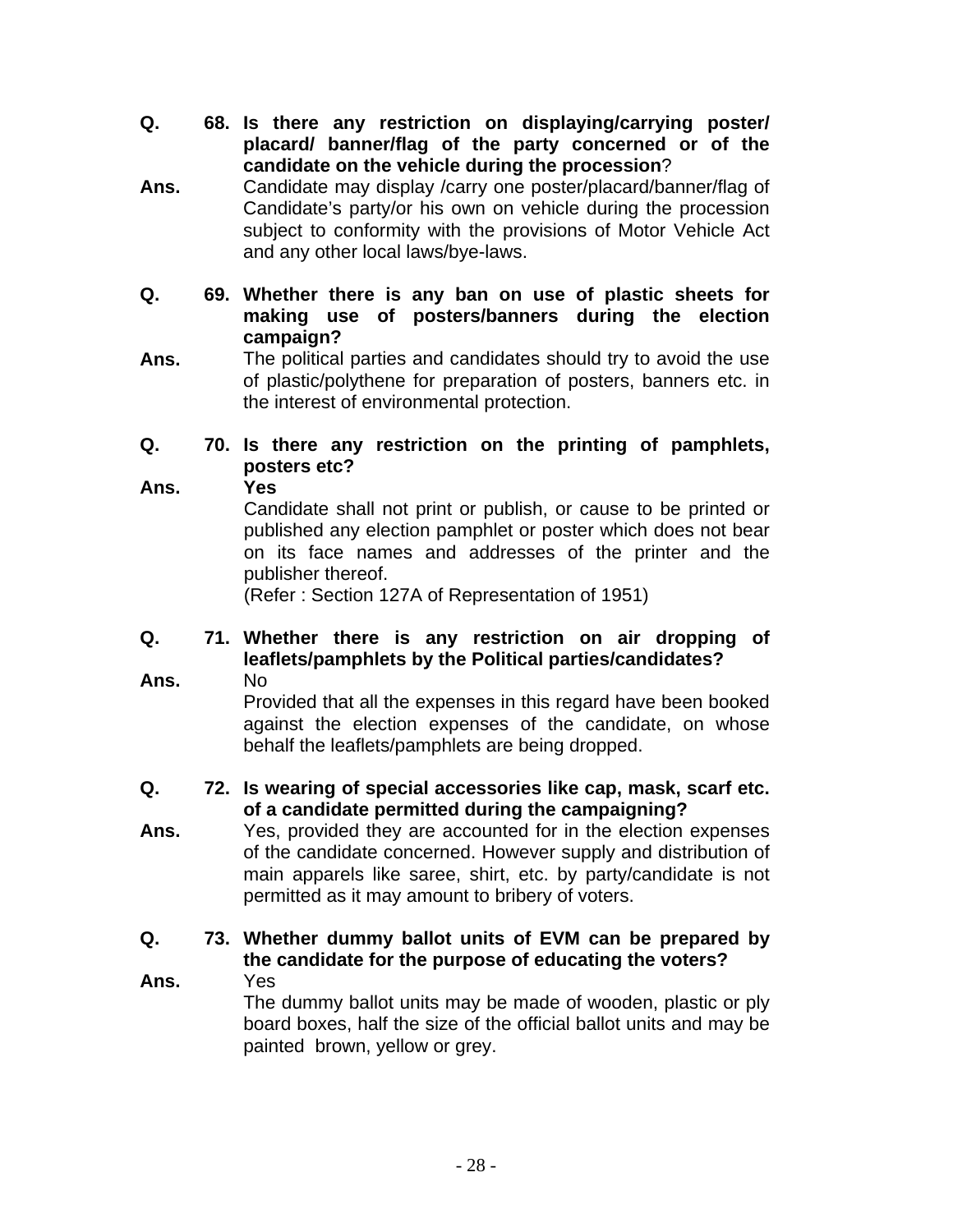**Q. Whether there is restriction to display to the public any 74. election matter by means of cinematograph, television or other similar apparatus?** 

**Ans.**  Yes Candidate can not display to the public any election matter by means of cinematograph, television or other similar apparatus during the period of 48 hours ending with the hour fixed for the conclusion of poll.

(Refer: Sec. 126 of Representation of People Act, 1951)

#### **Q. Whether a candidate can print and distribute the 75. diary/calendar/sticker depicting his image or image of Gods/ deities etc.**

#### **Ans.**  No

This will amount to bribery under section 171E of Indian Penal Code.

#### **Q. Whether distribution of printed "Stepney Covers" or other 76. similar material containing symbol of party/candidate or without depicting it, is a violation?**  Yes

**Ans.** 

In case, it is established that such material have been distributed, a complaint may be filed before the area Magistrate by District Administration against the distribution of the said material under section 171 B of the IPC.

#### Q. 77. Are there conditions/guidelines for setting up and operating **of Temporary Offices by Party or candidate**?

#### **Ans.**

Yes

Such offices can not be opened by way of any encroachment either on public or private property/ in any religious places or campus of such religious places/ contiguous to any educational institution / hospital / within 200 meters of an existing polling station. Further, such offices can display only one party flag and banner with party symbol/photographs and the size of the banner used in such offices should not exceed '4 feet *X* 8 feet' subject to the further condition that if the local laws prescribe a lower size for banner / hoarding etc., then the lower size prescribed by local law shall prevail.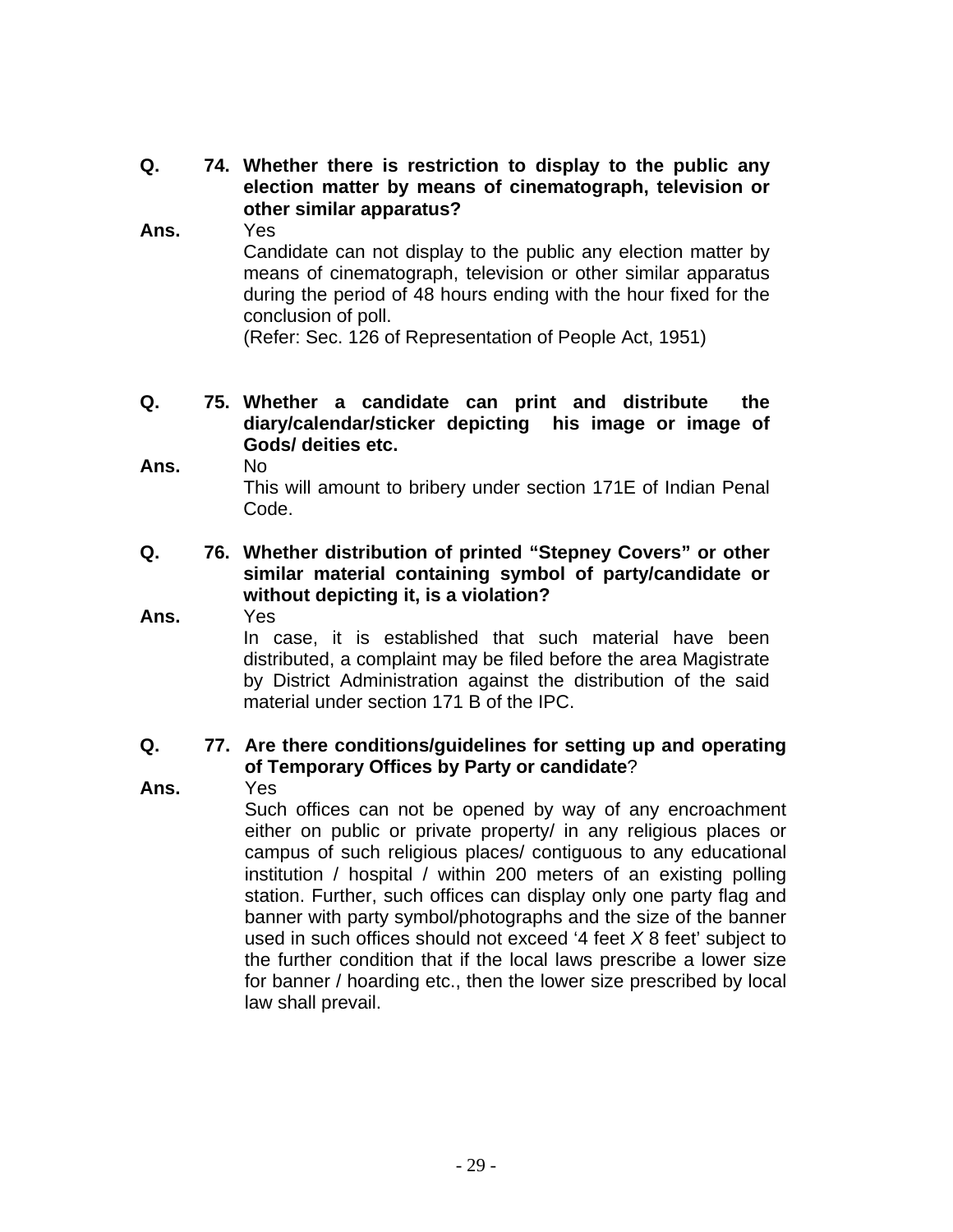### **Q. Is there any restriction on the presence of political 78. functionaries in a constituency after campaign period is over**?

**Ans.**  Yes

After the closure of campaign period (starting from 48 Hrs. before closure of poll), political functionaries etc. who have come from outside the constituency and who are not voters of the constituency should not continue to remain present in the constituency. Such functionaries should leave the constituency immediately after campaign period is over. This will not apply in the case of candidate or his election agent even if they are not voters in the constituency.

#### **Q. Is such restriction applicable in the case of office bearer of a 79. political party who is in-charge of election in the State?**  Yes

**Ans.** 

However, such restriction is not insisted upon during the general elections to Lok Sabha/State Assembly only in respect of the office bearer who is in-charge of the State during the election period. Such office bearer shall declare his place of stay in the State Headquarters and his movement during the period in question shall remain confined normally between his party office and place of his stay**. The above restrictions will be applicable to all other functionaries in all elections**.

#### **Q. Whether there is any restriction for holding public meeting 80. or taking out processions?**  Yes.

**Ans.** 

Prior written permission should be obtained from the concerned police authorities for holding of a meeting at any public or private place and for taking out processions.

### **Q. Whether loudspeakers can be used for public meetings or 81. for processions or for general propaganda without obtaining permission from Police authorities?**

**Ans.**  No.

Prior written permission should be obtained from the concerned police authorities for using loudspeakers.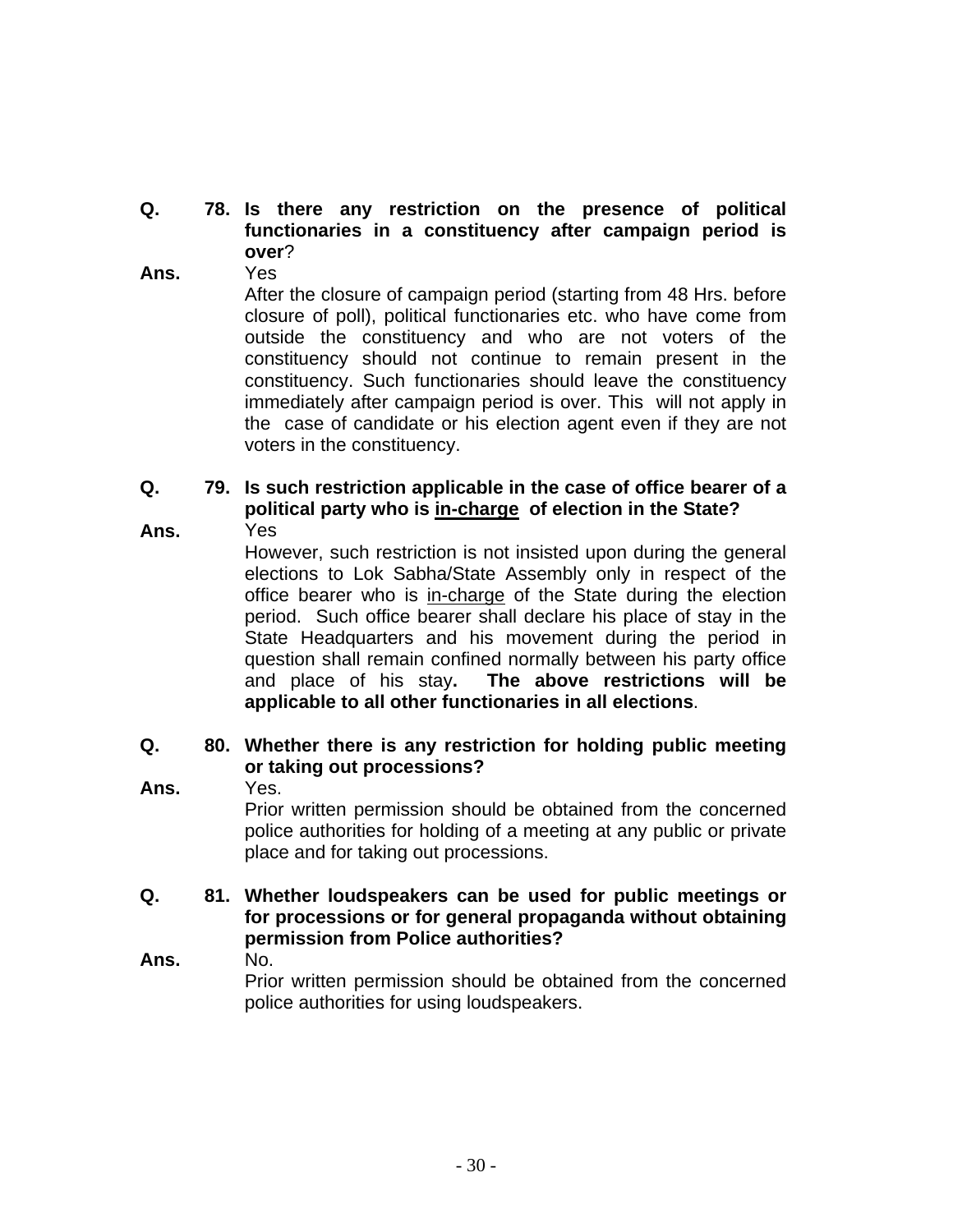### **Q. Whether there is any time limit for using loudspeakers? 82.**

#### **Ans.**  Yes.

Loudspeaker can not be used at night between 10.00 P.M. and 6.00 A.M.

#### **Q. What is the deadline after which no public meetings and 83. processions can be taken out?**

**Ans.** Public meetings cannot be held after 10 PM and before 6.00 AM. Further, Candidate can not hold public meetings and processions during the period of 48 hours ending with the hour fixed for the conclusion of poll. Suppose, poll day is 15th July and hours of poll are from 8.00A.M to 5.00 P.M., then the public meetings and processions shall be closed at 5.00 P.M on the 13th July. (Refer: Sec. 126 of Representation of People Act, 1951)

#### **Q. Whether there are any guidelines for political 84. parties/candidates for issue of unofficial identity slips to voters?**  Yes.

**Ans.** 

The unofficial identity slip, on white paper, shall contain only the particulars of the voter i.e. name, Serial number of voter, part No. in the electoral roll, s.no. and name of Polling Station and date of Poll. It should not contain the name of candidate, his photograph and symbol.

#### **Q. Is there any restriction on appointment of a Minister/M.P./M.L.A/M.L.C or any other person who is under security cover as an Election Agent/Polling Agent/Counting Agent? 85.**

**Ans.** 

Yes

A candidate cannot appoint a Minister/M.P./ MLA/MLC or any other person who is under security cover, as an election/polling agent/counting agent, as his personal security shall be jeopardized with such appointment, because his security personnel will not under any circumstances be permitted to accompany him into the 100 meter perimeter of polling stations described as the "Polling Station Neighborhood" and within the polling booth and campus of counting centre and within the counting centre. Also any person having security cover will not be allowed to surrender his security cover to act as such agent of a candidate.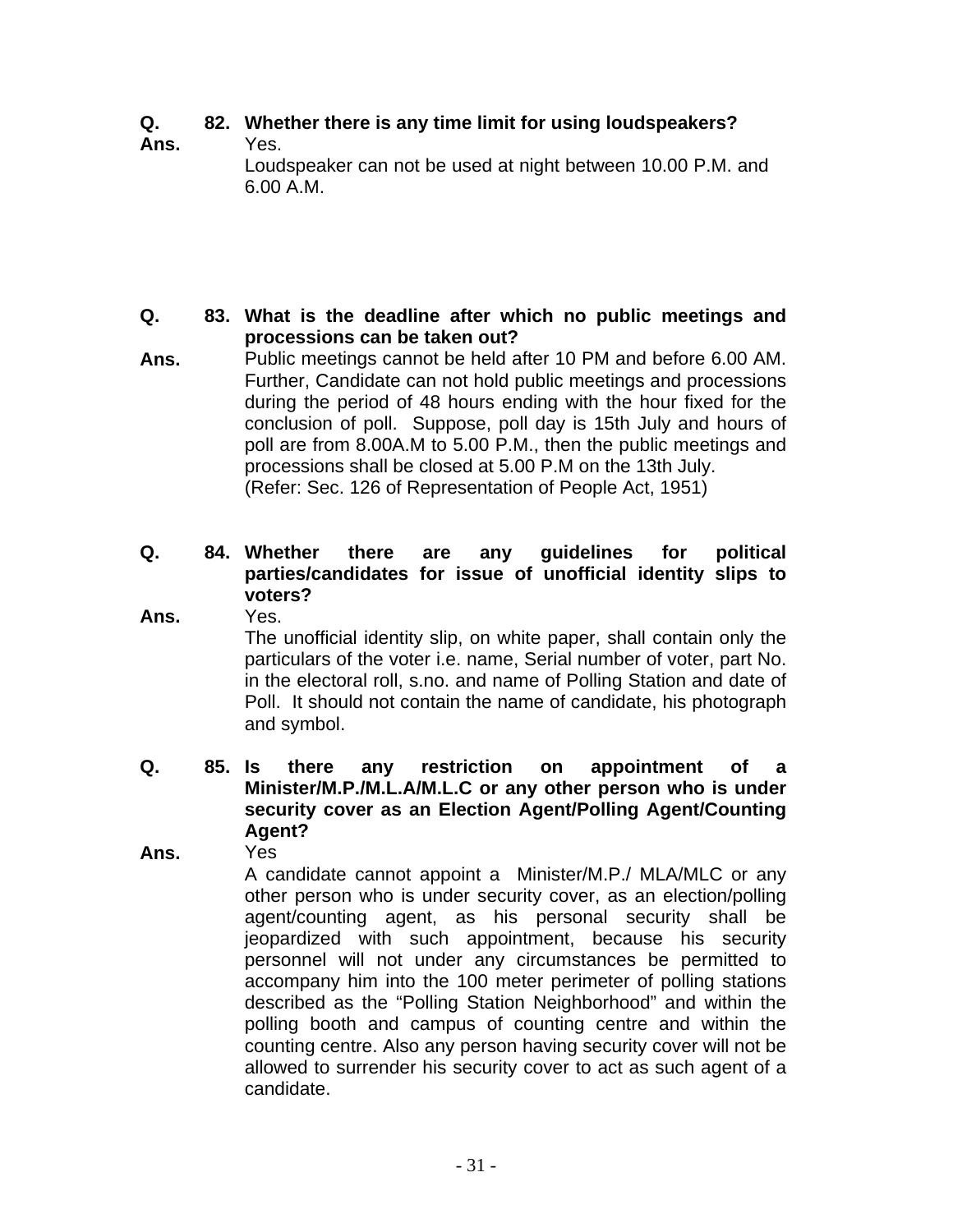### **Q. Is a candidate allowed to appoint persons as polling 86. agents from anywhere?**

**Ans.** 

No

Such person who is appointed by the candidate as a polling agent must be an ordinarily resident and elector of the concerned polling station area only and not from outside the concered polling area. Such person must also have Elector's Photo Identity Card.

However, in the case of polling stations exclusively manned by the women polling personnel, the restriction of resident of same polling area shall not be applied for.

#### **Q. Who is the authority to issue permits to Star Campaigners 87. (Leaders) of the Political Parties who avail benefit under Section 77(1) of R.P Act, 1951?**

**Ans.**  In case the mode of road transport is to be availed of by Star Campaigners (Leaders) of political, the permit will be issued centrally by the Chief Electoral Officer. If such party applies for issue of permit for the same vehicle to be used by any leader for election campaigning throughout the State, the same may be issued for such vehicle centrally by the Chief Electoral Officer, which will be prominently displayed on windscreen of such vehicle(s) to be used by concerned leader(s). If different vehicles are to be used by such party leaders in different areas, then the permit can be issued against the name of the person concerned who will display it prominently on the windscreen of the vehicle being used by such leader.

#### **Q. Whether Opinion poll or Exit poll can be conducted, 88. published, publicized or disseminated at any time? Ans.**  No

The result of any opinion poll or exit poll conducted shall not be published, publicized or disseminated in any manner by print, electronic or any other media, at any time-

(a) during the period of 48 hours ending with the hour fixed for closing of poll in an election held in a single phase; and

(b) in a multi-phased election, and in the case of elections in difference States announced simultaneously, at any time during the period starting from 48 hours before the hour fixed for closing of poll in the first phase of the election and till the poll is concluded in all the phases in all States.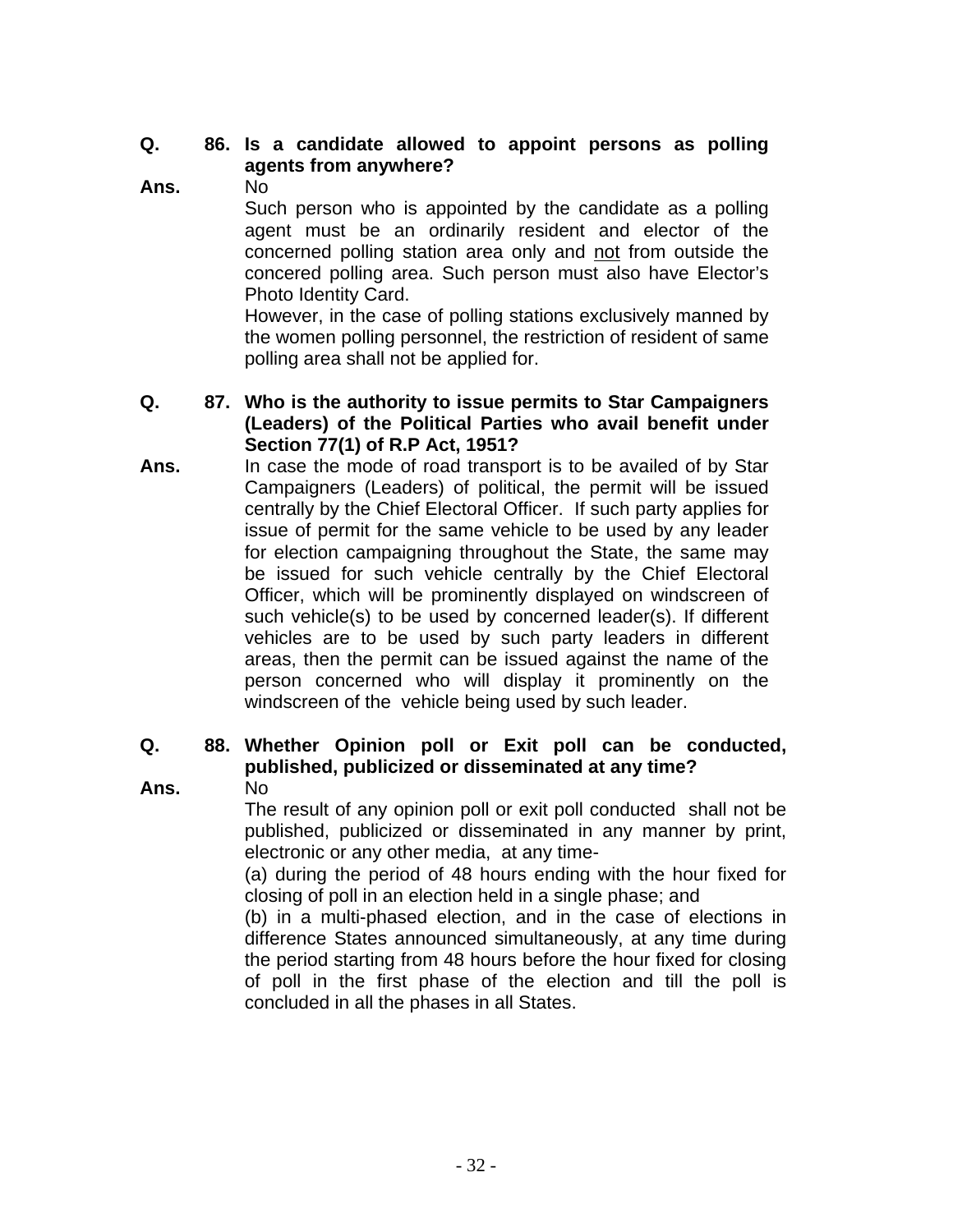### **Q. Whether there is any restriction for transmitting Short 89. Messages Service (SMSs)?**

**Ans.**  Yes

Transmitting objectionable messages on SMSs during election is prohibited. For objectionable SMSs which may violate the law and ECI instructions issued in this behalf, the police authorities shall advertise special mobile numbers on which the receiver of such SMS can forward the said SMS with the mobile number of sender. The police authorities shall take action under the law.

### **POLL DAY**

- **Q. Are there any guidelines for setting up of election booth by 90. candidate/political parties near polling station on the day of poll**?
- **Ans.**  Election booth can be set up beyond a distance of 200 meters from the polling stations, only with 1 table and 2 chairs with an umbrella or a piece of tarpaulin or cloth to protect the two occupants. Only one banner  $(3 \times 41^2)$  feet) can be displayed showing the name of the candidate/ party / election symbol at the booth. However, two election booths can be set up, if more than two polling stations have been set up in a building

#### **Q. Is it necessary to obtain written permission of the concerned 91. Government authorities or local authorities for setting up of election booth?**

**Ans.** 

Yes

Yes

It is necessary to obtain the written permission of the Government authorities concerned or local authorities before setting up of such booths. Written permission must be available with the persons manning the booth for production before the police /election authorities concerned on demand.

#### **Q. Is there any restriction of canvassing in or near polling 92. station?**

**Ans.** 

Canvassing for votes etc. within a distance of one hundred meters of polling station is prohibited on the day of poll. (Refer : Section 130 of Representation of 1951)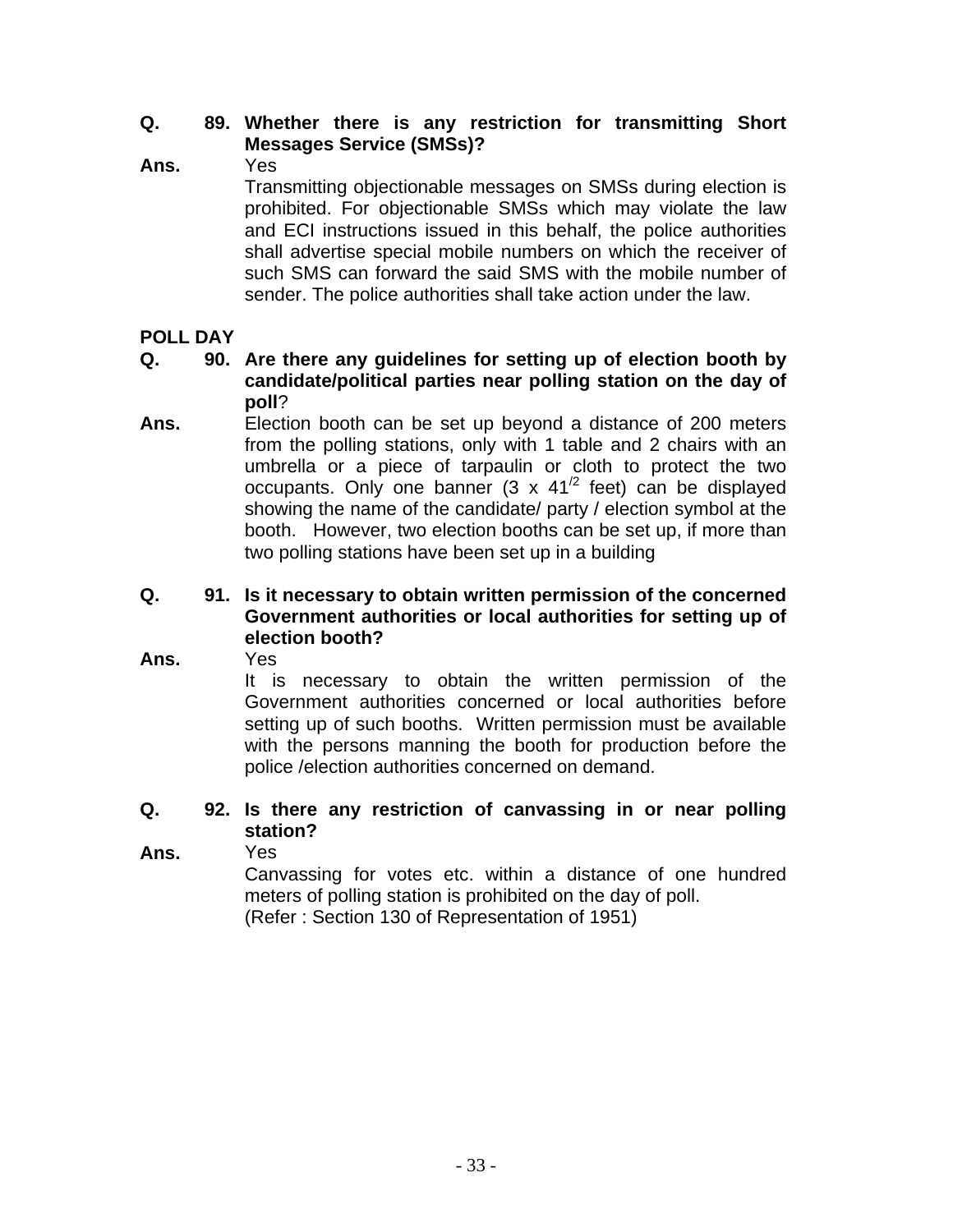#### **Q. Whether the use of mobile phone is allowed in the polling 93. station?**

**Ans.**  No person is allowed to either carry or use mobile phones, cordless phones, wireless sets etc. in 100 meter perimeter of the polling stations described as the "polling station neighborhood" and within the polling booth.

 Only Observer/Micro Observer, Presiding Officer and security personnel are allowed to carry mobile phone but they will keep their mobile phones in silent mode.

#### **Q. Is there any restriction of going armed to or near polling 94. station?**  Yes

**Ans.** 

No person is allowed to go armed with arms as defined in Arms Act 1959 of any kind within the neighborhood of a polling station on the day of poll.

(Refer: Section 134B of Representation of 1951)

#### **Q. How many vehicles a candidate is entitled for on the day of 95. poll?**

**Ans.** 

- (i) For an **election to the House of the People**, a candidate will be entitled to:
	- (a) One vehicle for candidate's own use in respect of the entire constituency. One vehicle for use of candidate's election agent for entire constituency.
	- (b) In addition, one vehicle for use of candidate's workers or party workers, as the case may be, in each of the assembly segments comprised in the Parliamentary Constituency.
- (ii) For an **election to the State Legislaitve Assembly**, a candidate will be entitled to:
	- (a) One vehicle for candidate's own use
	- (b) One vehicle for use of candidate's election agent
	- (c) In addition, one vehicle for use of candidate's workers or party workers.

#### **Q. If the candidate is absent from the constituency on the day 96. of poll, can the vehicle allotted in his name be used by any other person?**  No

Vehicle allotted for candidate's use is not allowed to be used by any other person.